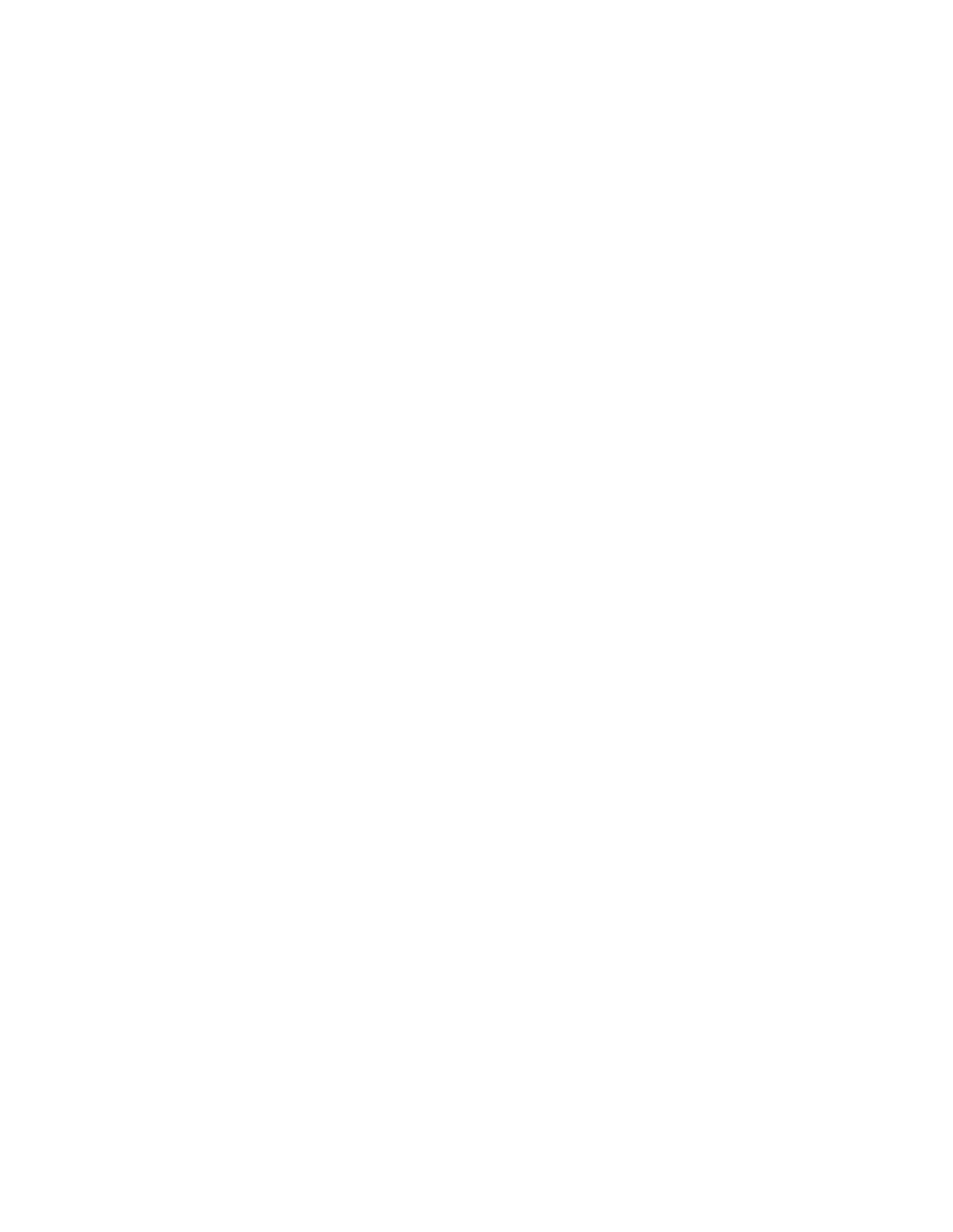# **Philosophia Perennis**

# Foundations of Catholic Wisdom from Revelation and from Reason

After having gone through four of our eight courses of philosophy, or rather, four courses in the pursuit of wisdom; and before we get into the polemical courses where we encounter other systems of thought with which we are not in agreement, we present in the following notes what might be called our philosophic platform, consisting of truths we proclaim and defend. Such are conclusions we arrive at through reasoning in the light of Faith, as well as judgments of wisdom revealed to us by God in Holy Scripture.

- A. Wisdom and its attributes
- B. The Cosmology of Faith and Revelation
- C. Basic conclusions arrived at in the different courses of philosophy. Fifteen conclusions under each of the following topics:
	- I. Thought -- corresponding to the course on logic
	- II. Nature (physics or cosmology)
	- III. Life (psychology)
	- IV Happiness.\*
	- V. Ethical rules for the life of the individual.\*
	- VI. Ethical rules for family life.\*
	- VII. Ethical rules for political life. \*

\*These topics refer to ethics in general.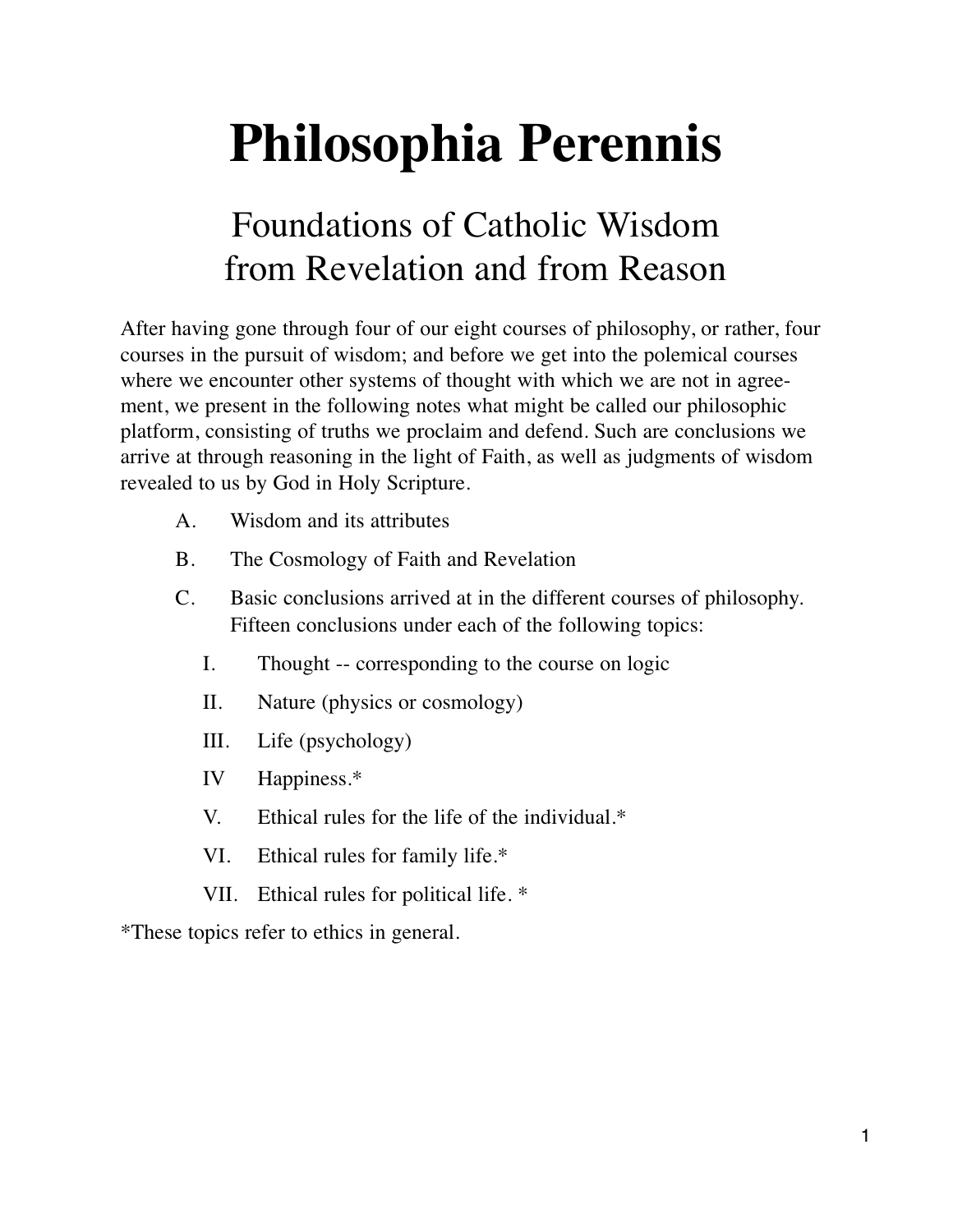## A. Wisdom and Salvation I. Wisdom is the Art and Science of Salvation

- 1. That we may know thy way upon earth: Thy salvation in all nations. (Psalm 66:3)
- 2. Moses refers to the law of salvation revealed in Holy Scripture and says to the people: This is your wisdom, and understanding in the sight of nations. (Deuteronomy 4:6)
- 3. In all ways remember thy last end, and thou shalt never sin. (Ecclesiasticus 7:40)
- 4. The sons of wisdom are the church of the just: and their generation, obedience and love. (Ecclesiasticus 3:1)
- 5. . . . Jesus Christ in whom are hid all the treasures of wisdom and knowledge. (Colossians 2:3)
- 6. The wise shall possess glory. (Proverbs 3:35)
- 7. . . .but the wise took oil in their vessels . . . (Matthew 26:4)
- 8. For the wisdom of doctrine is according to her name, and she is not manifest unto many, but with them to whom she is known, she continueth even to the sight of God. (Ecclesiasticus 6:23)
- 9. He shall go before him in the spirit and power of Elias, that he may turn the hearts of the fathers unto the children, and the incredulous to the wisdom of the just. (Luke 1:17)
- 10. Os justi meditabitur sapientiam. The mouth of the just shall meditate wisdom. (Psalms 36:30)

## II. Appreciation of Wisdom

- 1. The perverse are hard to be corrected, and the number of fools is infinite. (Ecclesiastes 1:15)
- 2. Better is wisdom than weapons of war. (Ecclesiastes 9:18)
- 3. She is more precious than all riches, and all the things that are desired, are not to be compared with her. (Proverbs 3:15)
- 4. Blessed is the man that findeth wisdom. (Proverbs 3:13)
- 5. With me (wisdom) are riches and glory. (Proverbs 8:18)
- 6. Every man of understanding knoweth wisdom and will give praise to him that findeth her. (Ecclesiastes 18:28)
- 7. Wisdom is better than strength. (Wisdom 6:1)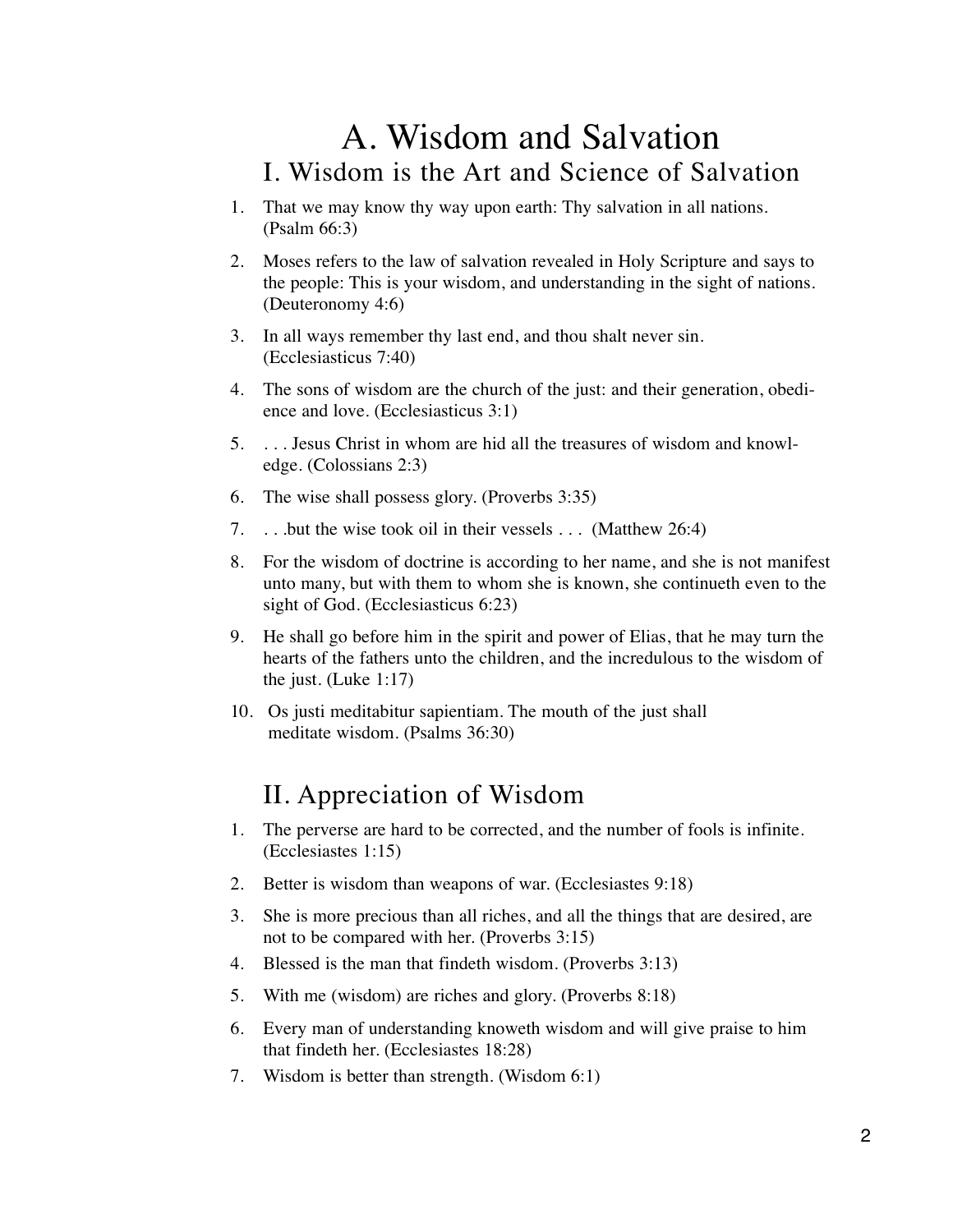- 8. Now all good things came to me together with her (wisdom). (Wisdom 7:11)
- 9. I preferred her before kingdoms and thrones, and esteemed riches nothing in comparison of her. Neither did I compare unto her any precious stone. (Wisdom 7:8-9)
- 10. For God loveth none but him that dwelleth with wisdom. (Wisdom 7:28)
- 11. For wisdom is more active than all active things. (Wisdom 7:24)
- 12. The kingdom of heaven is like to a merchant seeking good pearls, who when he had found one pearl of great price, went his way, and sold all that he had, and bought it. (Matthew 13:45-46)
- 13. For where your treasure is, there will your heart be also. (Luke 12:34)

#### III. True Wisdom is from God

- 1. All wisdom is from the Lord God, and hath been always with Him, and is before all time. (Ecclesiasticus 1:1)
- 2. Because the Lord giveth wisdom. (Proverbs 2:6)
- 3. And I called upon God, and the spirit of wisdom came upon me. (Wisdom 7:7)
- 4. But if any of you want wisdom, let him ask of God. (James 1:5)
- 5. But who shall know thy thoughts, except thou give wisdom. (Wisdom 9:17)
- 6. I confess to thee, 0 Father, Lord of heaven and earth, because thou hast hid these things from the wise and prudent, and hast revealed them to little ones. (Matthew 11:25)
- 7. For I will give you a mouth and wisdom, which all your adversaries shall not be able to resist and gainsay. (Luke 2l:15)
- 8. And God was with him (Joseph) . . . and gave him wisdom in the sight of Pharaoh. (Acts 7:10)
- 9. Hath not God made foolish the wisdom of this world? (I Corinthians 1:20)
- 10. To thee, 0 God of our fathers, I give thanks, and I praise thee: because thou hast given me wisdom and strength. (Daniel 2:23)
- 11. When I was yet young, before I wandered about, I sought for wisdom openly in my prayer. (Ecclesiasticus 51:18)
- 12. And the Spirit of the Lord shall rest upon him: the spirit of wisdom and of understanding, the spirit of counsel and of fortitude, the spirit of knowledge and of godliness, and he shall be filled with the spirit of the fear of the Lord. (Isaias 11:2,3)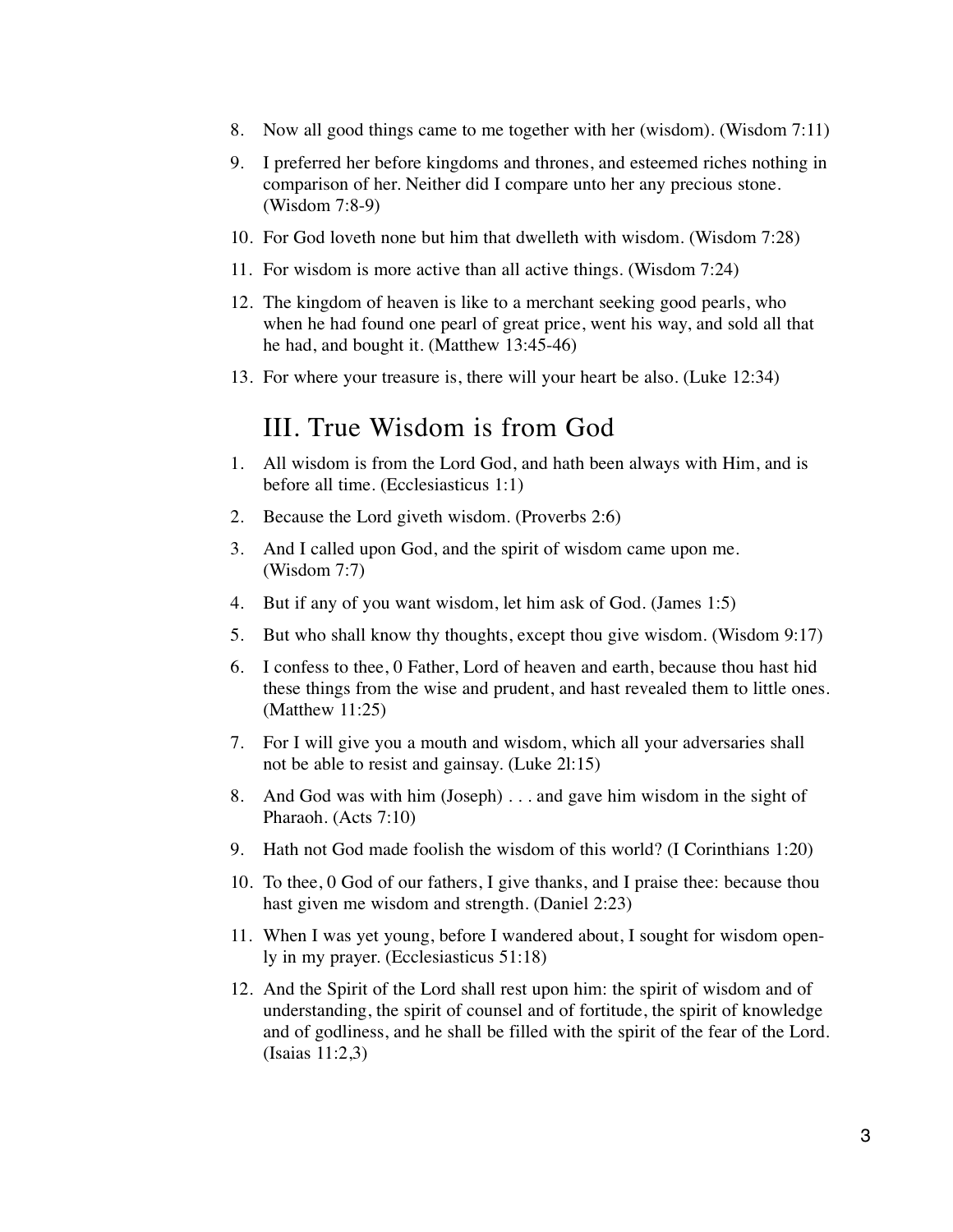#### IV. The Way of Wisdom

- 1. For wisdom will not enter into a malicious soul, nor dwell in a body subject to sin. For the Holy Spirit of discipline will flee from the deceitful. (Wisdom 1:4, 5)
- 2. The children of Agar also, that search after the wisdom that is of the earth, . . . but the way of wisdom they have not known. (Baruch 3:23)
- 3. If the iron be blunt . . . with much labour it shall be sharpened: and after industry shall follow wisdom. (Ecclesiastes 10:10)
- 4. To give subtlety to little ones. (Proverbs 1:4)
- 5. I confess to thee, 0 Father, Lord of heaven and earth, because thou hast hid these things from the wise and prudent and hast revealed them to little ones. (Matthew 11:25)
- 6. The sons of wisdom are the church of the just: and their generation obedience and love. (Ecclesiasticus 3:1)
- 7. Tradition How great things have we heard and known, and our fathers have told us. (Psalm 77:3)
- 8. Inquire of the former generation, and search diligently into the memory of the fathers. (Job 8:8)
- 9. The fear of the Lord is the beginning of wisdom. (Psalm 110:10; Proverbs 9:10)
- 10. I wisdom dwell in counsel. (Proverbs 8:12)
- 11. The testimony of the Lord is faithful, giving wisdom to little ones. (Psalm 18:8)
- 12. But where is wisdom to be found?; . . . Man knoweth not the price thereof, neither is it found in the land of them that live in delights. (Job 28:12, 13)
- 13. But we preach Christ crucified, unto the Jews indeed a stumbling block, and unto the Gentiles foolishness. (I Corinthians 1:23)

#### V. Wisdom – Imbedded in the Universe

- 1. I will open my mouth in parables, I will utter things hidden from the foundation of the world. (Matthew 13:35; Psalm 77:2)
- 2. . . . and to enlighten all men, that they may see what is the dispensation of the mystery which hath been hidden from eternity in God, who created all things. (Ephesians 3:9)
- 3. The kingdom of heaven is like a grain of mustard seed. (Matthew 13:31)
- 4. . . . and let them be for signs and for seasons. (Genesis 1:14)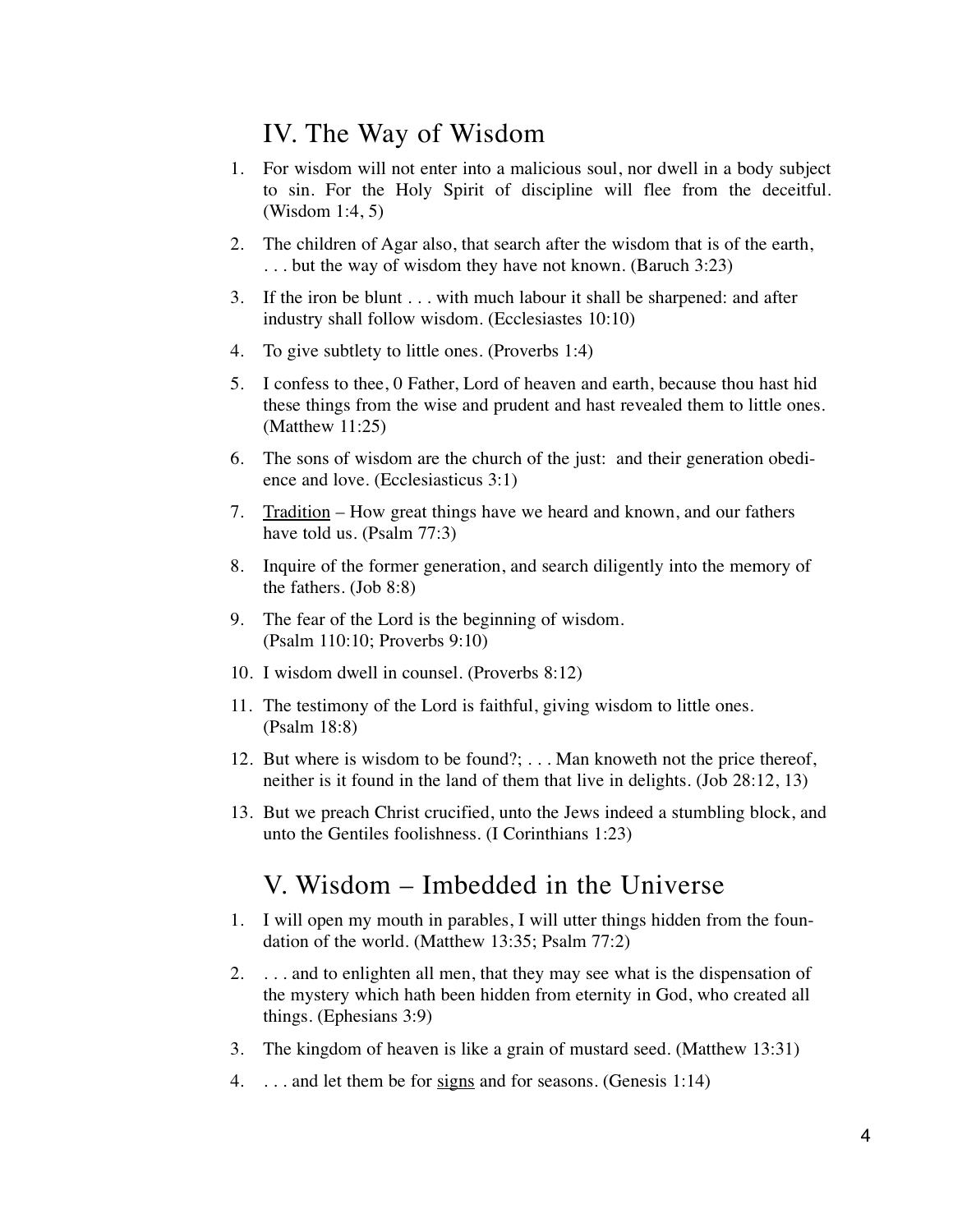- 5. He that maketh the earth by his power, that prepareth the world by his wisdom. (Jeremias 10:12;51:15)
- 6. Thou hast ordered all things in measure and number and weight. (Wisdom 11:21)
- 7. For behold thou hast loved truth: the uncertain and hidden things of thy wisdom thou hast made manifest to me. (Psalm 50:8)
- 8. . . . but where is wisdom to be found? (Job 12:12)
- 9. I will yet pour out doctrine as prophecy, and will leave it to them that seek wisdom. (Ecclesiasticus 24:46)
- 10. She (wisdom) reacheth from end to end mightily, and ordereth all things sweetly. (Wisdom 8:1)
- 11. But that the works of thy wisdom might not be idle: therefore men also trust their lives even to a little wood, and passing over the sea by ship are saved. (Wisdom 14:5)
- 12. The Wisdom of Solomon For he hath given me the true knowledge of the things that are. . . for wisdom which is the worker of all things, taught me. (Wisdom 7:17– 21)

## VI. Folly – The Inclination of Our Fallen Nature

- 1. The perverse are hard to be corrected, and the number of fools is infinite. (Ecclesiastes 1:15)
- 2. The wisdom of the flesh is an enemy to God. (Romans 8:7)
- 3. For the wisdom of this world is foolishness with God. (I Corinthians 3:19)
- 4. False Wisdoms -- For this is not wisdom, descending from above: but earthly, sensual, devilish, (James 3:15)
- 5. For the children of this world are wiser in their generation than the children of light. (Luke 16:9)
- 6. Fools hate them that flee from evil things. . . a friend of fools shall become like to them. (Proverbs13:9, 20)
- 7. It is better to meet a bear robbed of her whelps, than a fool trusting in his own folly. (Proverbs 17:12)
- 8. Am I then become your enemy, because I tell you the truth? (Galatians 4:16)
- 9. Thou shalt not follow the multitude to do evil. (Exodus 23:2)
- 10. Are you so foolish, that, whereas you began in the Spirit, you would not be made perfect by the flesh? (Galatians 3:3)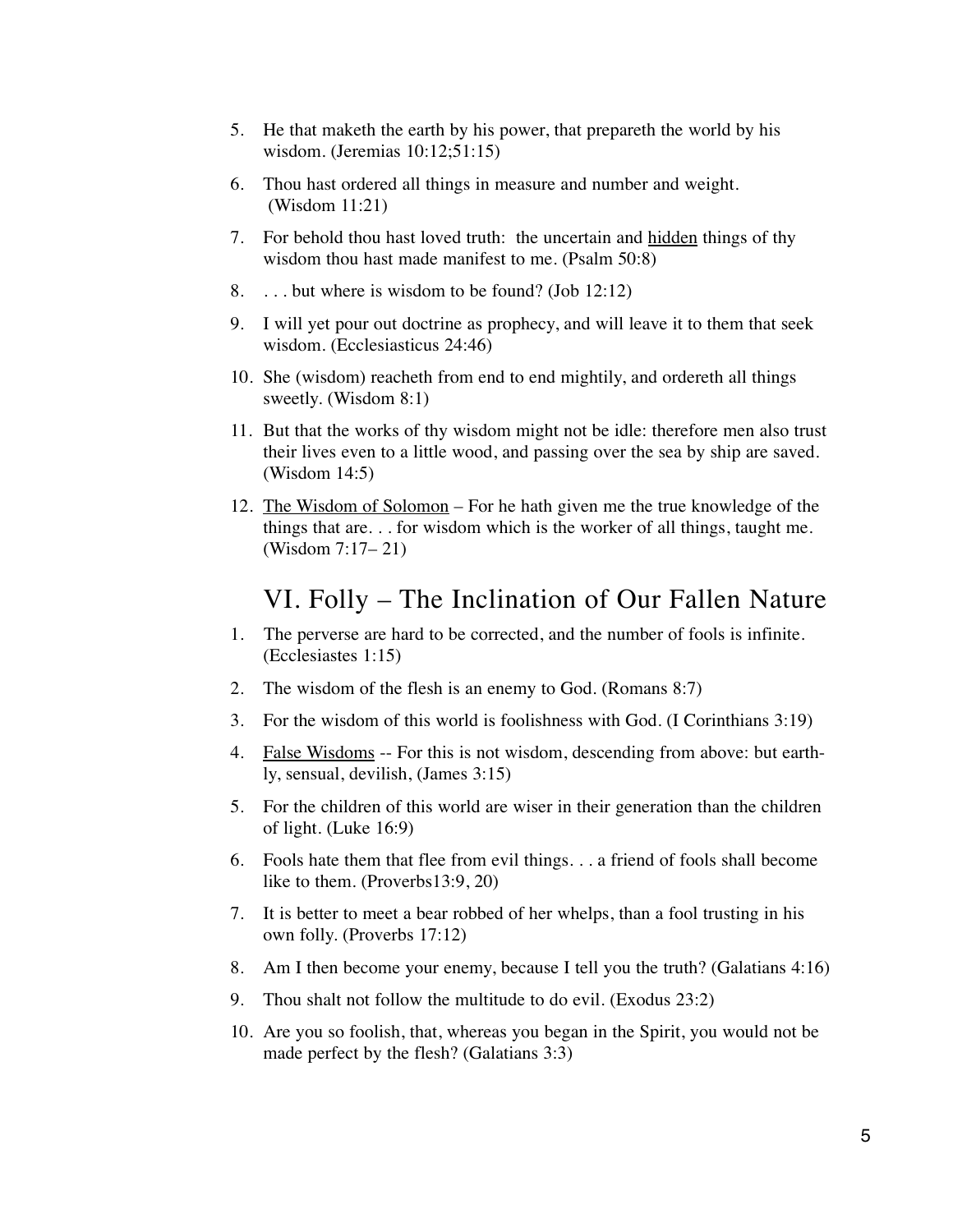- 11. For all that is in the world, is the concupiscence of the flesh, and the concupiscence of the eyes, and the pride of life, which is not of the Father, but is of the world. And the world passeth away, and the concupiscence thereof: but he that doth the will of God, abideth for ever. (I John 2:16-17)
- 12. And I will say to my soul: Soul, thou hast much goods laid up for many years, take rest; eat, drink, make good cheer. But God said to him: Thou fool, this night do they require thy soul of thee: and whose shall those things be which thou hast provided? (Luke 12:19-20)

#### VII. Attributes of True Wisdom

1. Deep – 0, Lord, how great are thy works! Thy thoughts are exceeding deep. (Psalm 91:6)

The spirit searcheth... the deep things of God. (I Corinthians 2:10)

- 2. Noble She glorifieth her nobility by being conversant with God. (Wisdom 8:3) The love of God is honorable wisdom. (Ecclesiasticus 1:14)
- 3. Beautiful I became a lover of her beauty. (Wisdom 8:2) She is more beautiful than the sun. (Wisdom 7:29) The wisdom of a man shineth in his countenance. (Ecclesiastes 8:1)
- 4. Holy For wisdom will not enter into a malicious soul, nor dwell in a body subject to sins. (Wisdom 1:4) Os justi. The mouth of the just shall meditate wisdom. (Psalm 36:30)
- 5. Salutary He that gaineth souls is wise. (Proverbs 11:30)
- 6. Sweet My spirit is sweet above honey, and my inheritance above honey and the honeycomb. (Ecclesiasticus 24:27)
- 7. Dwells in Counsel I wisdom dwell in counsel. (Proverbs 8:12)
- 8. Incompatible with Deceit For the Holy Spirit of discipline will flee from the deceitful. (Wisdom 1:5)
- 9. Concerned with the Last Things In all thy works remember thy last end, and thou shalt never sin. (Ecclesiasticus 7:40)
- 10. Traditional How great things have we heard and known, and our fathers have told us. (Psalm 77:3)
- 11. Stable A double minded man is inconstant in all his ways. (James 1:8)
- 12. Chaste But the wisdom, that is from above, first indeed is chaste, then peaceable, modest, easy to be persuaded, consenting to the good, full of mercy and good fruits, without judging, without dissimulation. (James 3:17; Wisdom 7:22-24)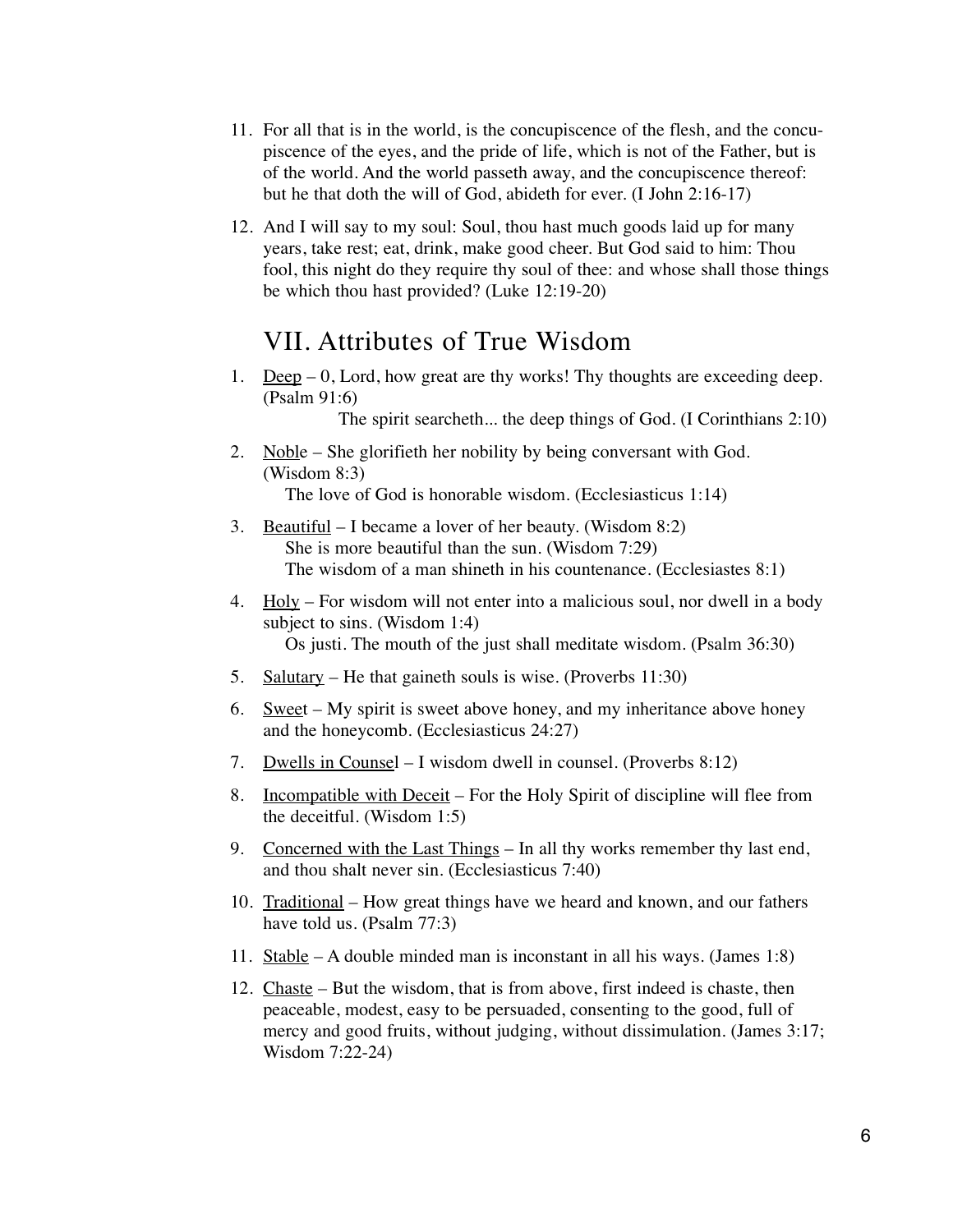## VII. Wisdom Must Radiate

- 1. Better is the man that hideth his folly, than the man that hideth his wisdom. (Ecclesiasticus 41:18)
- 2. So let your light shine before men, that they may see your good works, and glorify your Father who is in heaven. (Matthew 5:16)
- 3. The wisdom of a man shineth in his face. (Ecclesiastes 8:1)
- 4. For she is the brightness of eternal light, and the unspotted mirror of God's majesty, and the image of his goodness. (Wisdom 7:26)
- 5. For she is more beautiful than the sun, and above all the order of the stars: being compared with the light, she is found before it. For after this cometh night, but no evil can overcome wisdom. (Wisdom 7:29-30)
- 6. He that walketh with the wise shall be wise. (Proverbs 13:20)
- 7. You are the light of the world. A city seated on a mountain cannot be hid. Neither do men light a candle and put it under a bushel, but upon a candlestick, that it may shine to all that are in the house. (Matthew 14-15)
- 8. As the vine I have brought forth a pleasant odour: and my flowers are the fruits of honour and riches . . . I, wisdom, have poured out rivers. (Ecclesiasticus 24:23, 40)
- 9. And to enlighten all men, that they may see what is the dispensation of the mystery which hath been hidden from eternity in God, who created all things. (Ephesians 3:9)
- 10. That was the true light, which enlighteneth every man that cometh into the world. (John 1:9)
- 11. And the light shineth in the darkness, and the darkness did not comprehend it. (John 1:5)

#### IX. Wisdom is a Person

- 1. I love them that love me: and they that in the morning early watch for me, shall find me. (Proverbs 8:17)
- 2. I am the way, and the truth, and the life. (John 14:6)
- 3. In the beginning was the Word, and the Word was with God, and the Word was God . . . And the Word was made flesh, and dwelt among us. (John 1:1, 14)
- 4. That which was from the beginning, which we have heard, which we have seen with our eyes, which we have looked upon, and our hands have handled, of the word of life: for the life was manifested; and we have seen and do bear witness, and declare into you the life eternal, which was with the Father, and hath appeared to us. (I John 1:1, 2)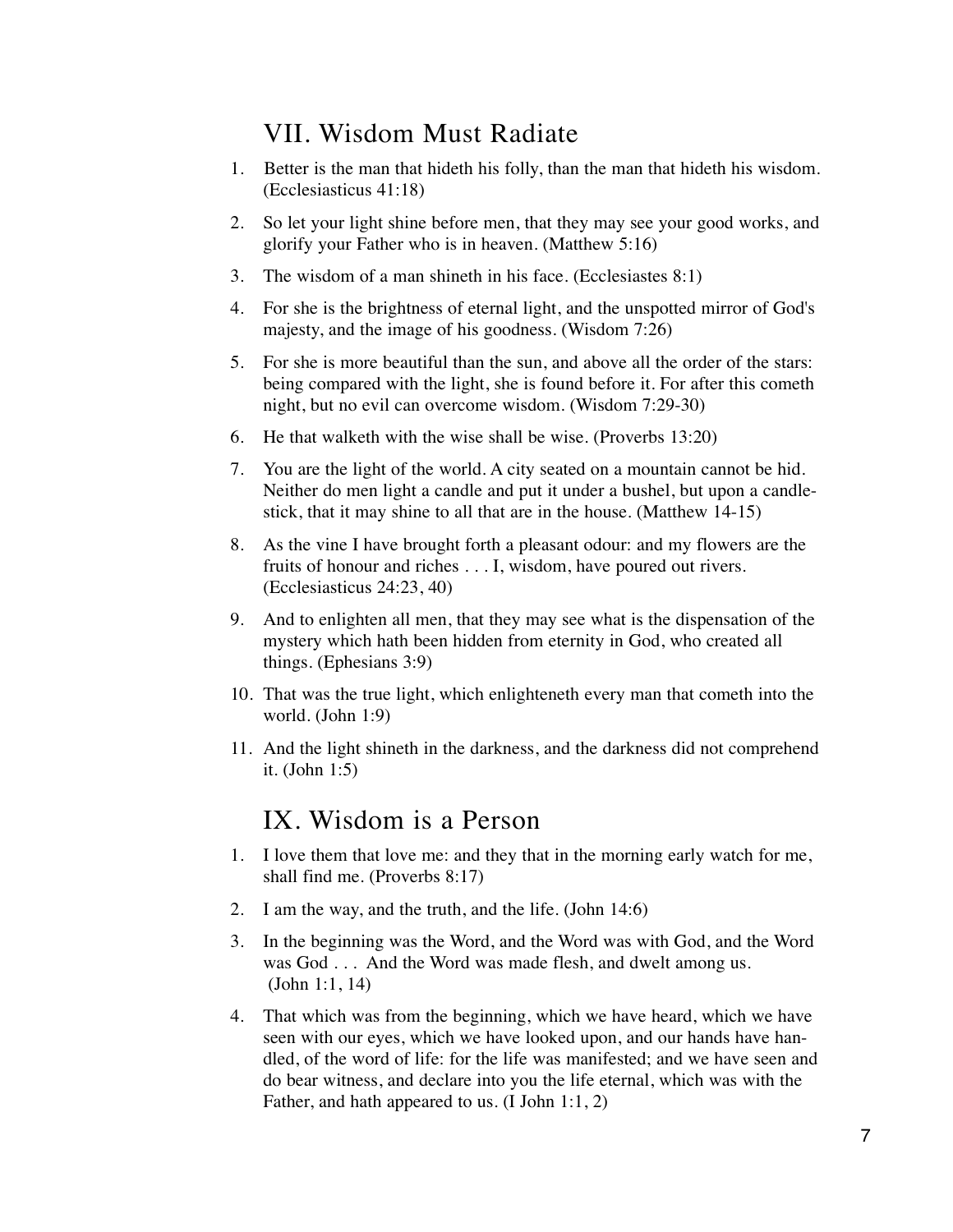- 5. And he said to me: It is done. I am Alpha and Omega; the beginning and the end. To him that thirsteth, I will give of the fountain of the water of life, freely. (Apocalypse 21:6)
- 6. Doth not wisdom cry aloud, and prudence put forth her voice? Standing in the top of the highest places by the way, in the midst of the paths, beside the gates of the city, in the very doors she speaketh saying: 0 ye men to you I call, and my voice is to the sons of men. (Proverbs 8:1-4)
- 7. Wisdom hath built herself a house. (Proverbs 9:1)
- 8. Give me wisdom, that sitteth by thy throne, and cast me not off from among thy children. (Wisdom 9:4)
- 9. . . . Jesus Christ, in whom are hid all the treasures of wisdom and knowledge. (Colossians 2:2,3)
- 10. The Queen of the south shall rise in judgment with this generation, and shall condemn it: because she came from the ends of the earth to hear the wisdom of Solomon, and behold one greater than Solomon is here. (Matthew 12:42)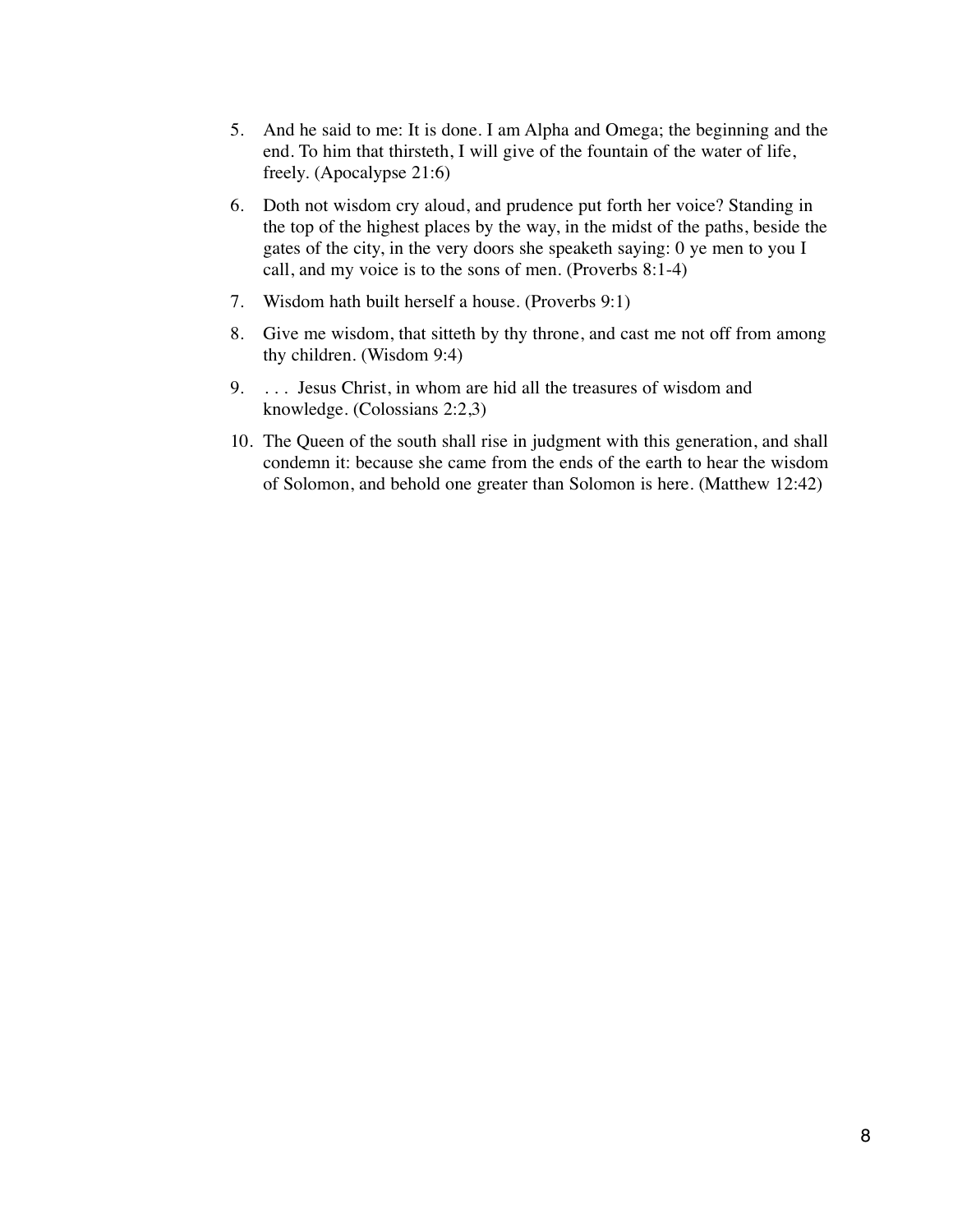## B. The Cosmology of Faith and Revelation

#### I. Creation

No pagan philosopher ever conceived that the universe was created from nothing. It is a truth revealed by God, and the foundation of a cosmology of Faith. This article of Faith implies many great truths:

- A. The omnipotence of God.
- B. The contingency of everything in the visible universe.
- C. The necessity of a Divine purpose worthy of a divine creator, etc.
- 1. Credo in unum Deum, Patrem omnipotentem, factorem caeli et terrae, visibilium omnium et invisibilium. (Nicene Creed)

Anglice: I believe in one God, the Father almighty, creator of heaven and earth, and of all things visible and invisible.

- 2. In the beginning God created heaven and earth. (Genesis 1:1)
- 3. He that liveth for ever created all things together. (Ecclesiasticus 18:1)
- 4. Where wast thou when I laid the foundation of the earth? (Job 38:4)
- 5. For he spoke and they were made. (Psalm 32:9)
- 6. If anyone does not admit that the world and everything in it, both spiritual and material, have been produced in their entire substance by God out of nothing, let him be anathema. (Vatican I)

## II. The Counsels of Eternal Wisdom

- 1. The world was created freely: Whatsoever the Lord pleased he hath done. (Psalm 134:6)
- 2. But it was through the counsels of an eternal wisdom, and therefore, for an end worthy of a divine maker: The Lord made all things for himself. (Proverbs 16:4)
- 3. And God saw all things which had made and they were very good. (Genesis 1:31)
- 4. As he chose us in Him before the foundation of the world. (Ephesians 1:4)
- 5. She (wisdom) reacheth from end to end mightily, and ordereth all things sweetly. (Wisdom 8:1)
- 6. And to enlighten all men, that they may see what is the dispensation of the mystery which hath been hidden from eternity in God, who created all things ... According to the eternal purpose which he made in Christ Jesus our Lord. (Ephesians 3:9)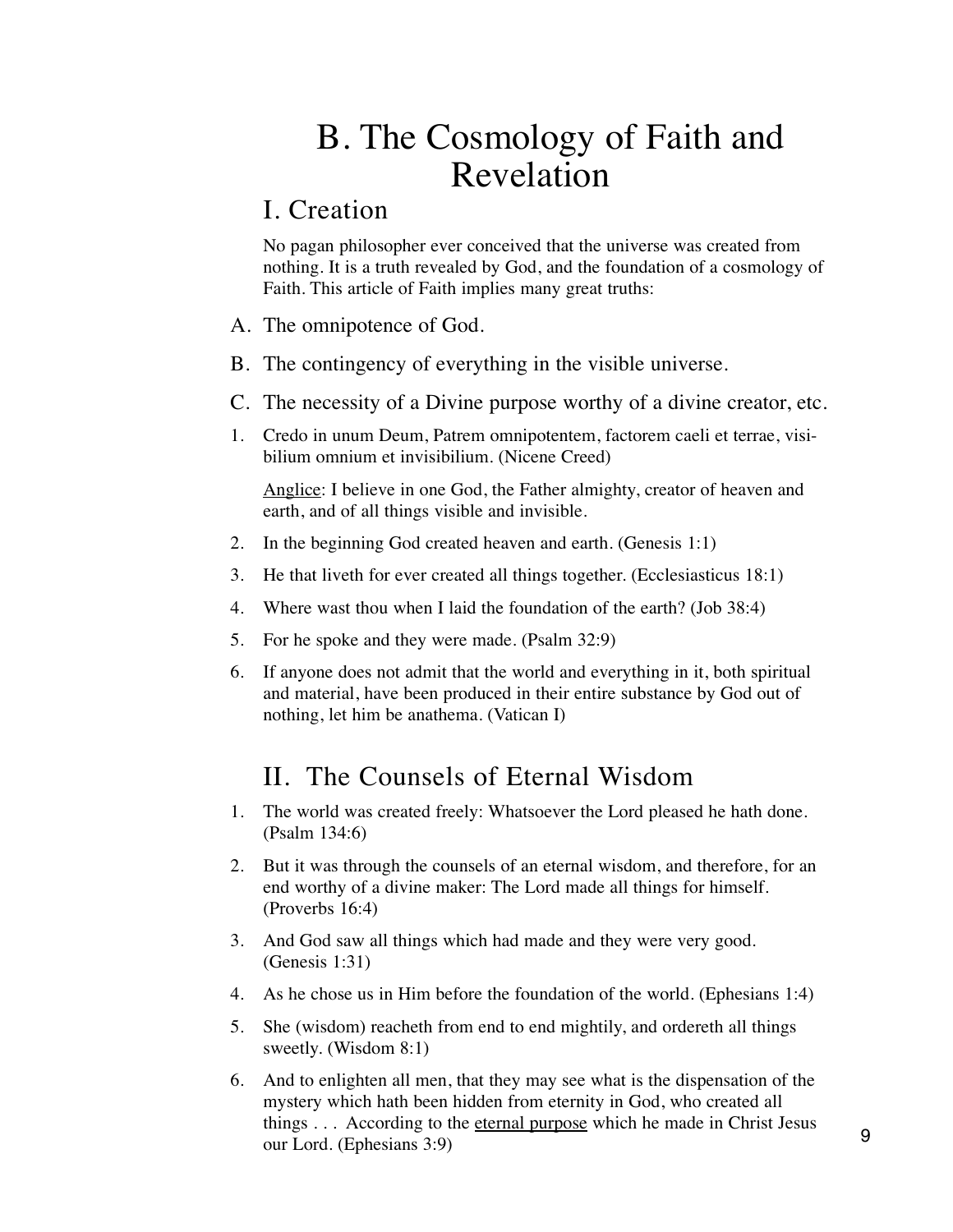## III. Wisdom is Hidden in the Universe

- 1. And He poured her (wisdom) out upon all his works, and upon all flesh. (Ecclesiasticus 1:10)
- 2. I will open my mouth in parables, I will utter things hidden from the foundation of the world. (Psalm 77:2)

Our Lord applied this text to His parables. (Matthew 13:35)

- 3. Solomon, having prayed for wisdom, and having obtained it from God, said of himself through the Holy Ghost: For he hath given me true knowledge of things that are: to know the disposition of the whole world, and the virtues of the elements. (Wisdom 7:17)
- 4. Solomon also said: I will speak of great things. (Proverbs 8:6)
- 5. Consider the lilies of the field, how they grow; they labour not, neither do they spin. But I say to you, that not even Solomon in all his glory was arrayed as one of these. (Matthew 6:28, 29)
- 6. All things were known to the Lord God, before they were created. (Ecclesiasticus 23:29)

## IV. The Universe is Conserved in Existence by God

- 1. Upholding all things by the word of his power. (Hebrews 1:3)
- 2. For Him, and by Him, and in Him are all things. (Romans 11:36)
- 3. For in Him we live and move and are. (Acts 17:28)

## V. The World was Created Originally in a Paradisal State

- 1. And the Lord God had planted a paradise of pleasure from the beginning; wherein He placed man whom he had formed. (Genesis 2:8)
- 2. For God created man incorruptible but by the envy of the devil, death came into the world. (Wisdom2:23, 24)
- 3. The works of God are perfect. (Deuteronomy 32:4)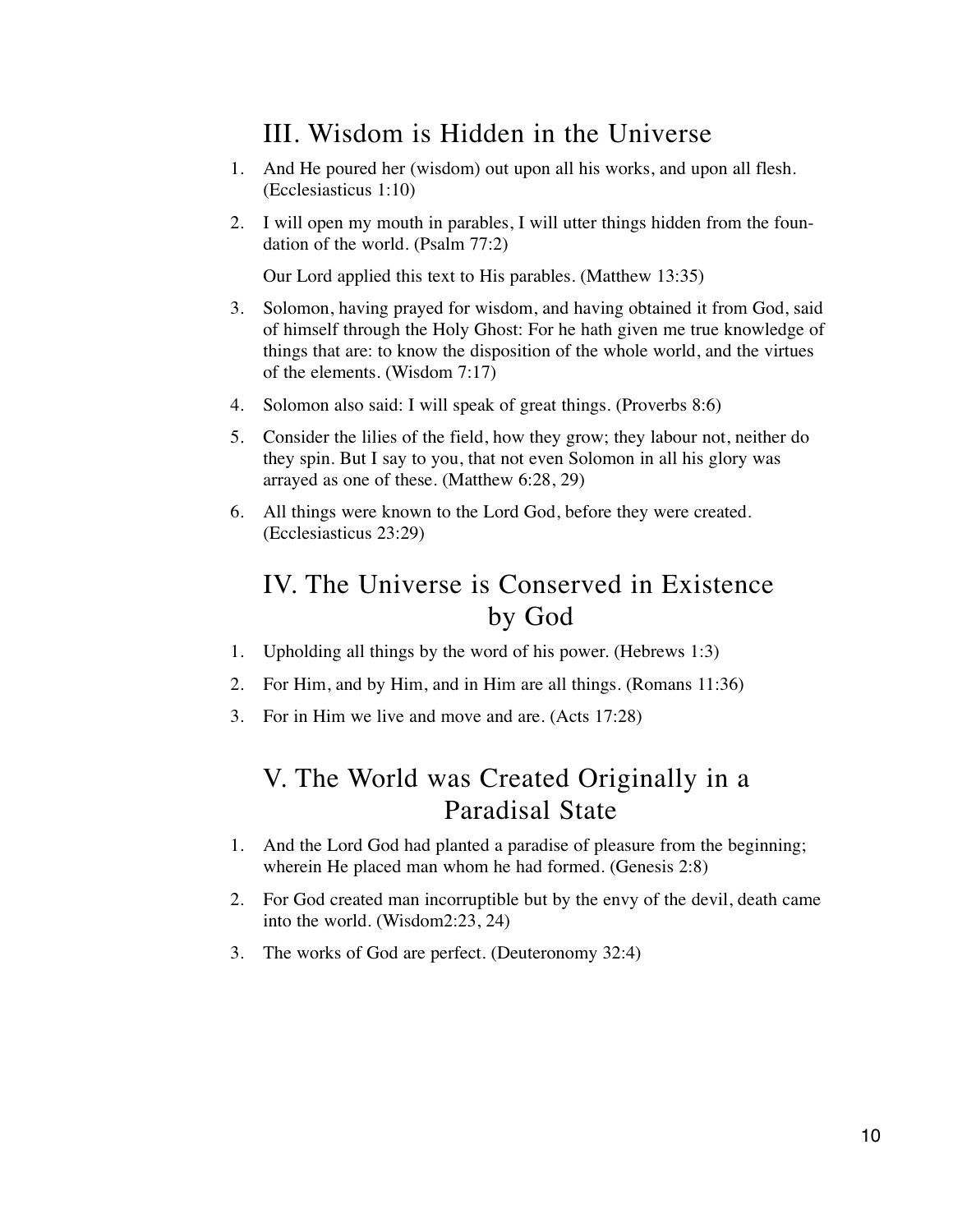## VI. The Fall

It is impossible to understand our universe, unless we know that it is in a fallen state.

The Fall of Angels

- 1. Our Lord, speaking as the Second Person of the Holy Trinity, said: I saw Satan like lightning falling from heaven. (Luke 10:18)
- 2. How art thou fallen from heaven, 0 Lucifer, who didst rise in the morning... And thou saidst in thy heart... I will be like the most High. (Isaias 14:12, 14)

The Fall of Man

- 3. Cursed is the earth in thy works; with labour and toil shalt thou eat thereof all the days of thy life. (Genesis 3:17)
- 4. Holy Scripture calls the world in its fallen state "The vale of tears." (Psalm 83:7) Also, "The valley of the shadow of death." (Isaias 9:2, Psalm 22:4)

## VII. Man is the Principal Object of all Creation

- 1. The whole story of creation is in Genesis: Chapters 1, 2, 3; especially, "Fill the earth and subdue it." (Genesis 1:28)
- 2. And He gave man power over all things that are upon the earth. (Ecclesiasticus 17:3)
- 3. Thou hast set him over the works of thy hands. (Psalm 8:7)
- 4. My delights were to be with the children of men. (Proverbs 8:31)
- 5. Why dost thou set thy heart upon him. (Job 7:17)
- 6. The seasons ordered to man's purposes: (Genesis 8:22, Ecclesiasticus 33:9)
- 7. Even the heavenly bodies were created for man. (Genesis 1:14); . . .the sun, the moon, and the stars of heaven . . . which the Lord thy God created for the service of all nations, that are under heaven. (Deuteronomy 4:19)
- 8. The whole world groaneth with man (i.e., reflects an echo of man's anxiety and man's restlessness.) (Romans 8:22)
- 9. Even the angels "for are they not ministering spirits, sent to minister for them who shall receive the inheritance of salvation?" (Hebrews 1:14)
- 10. Who for us men and for our salvation came down from heaven. (Nicene Creed)
- 11. And the world passeth away, and the concupiscence thereof: but he that doth the will of God, abideth forever. (I John 2:17)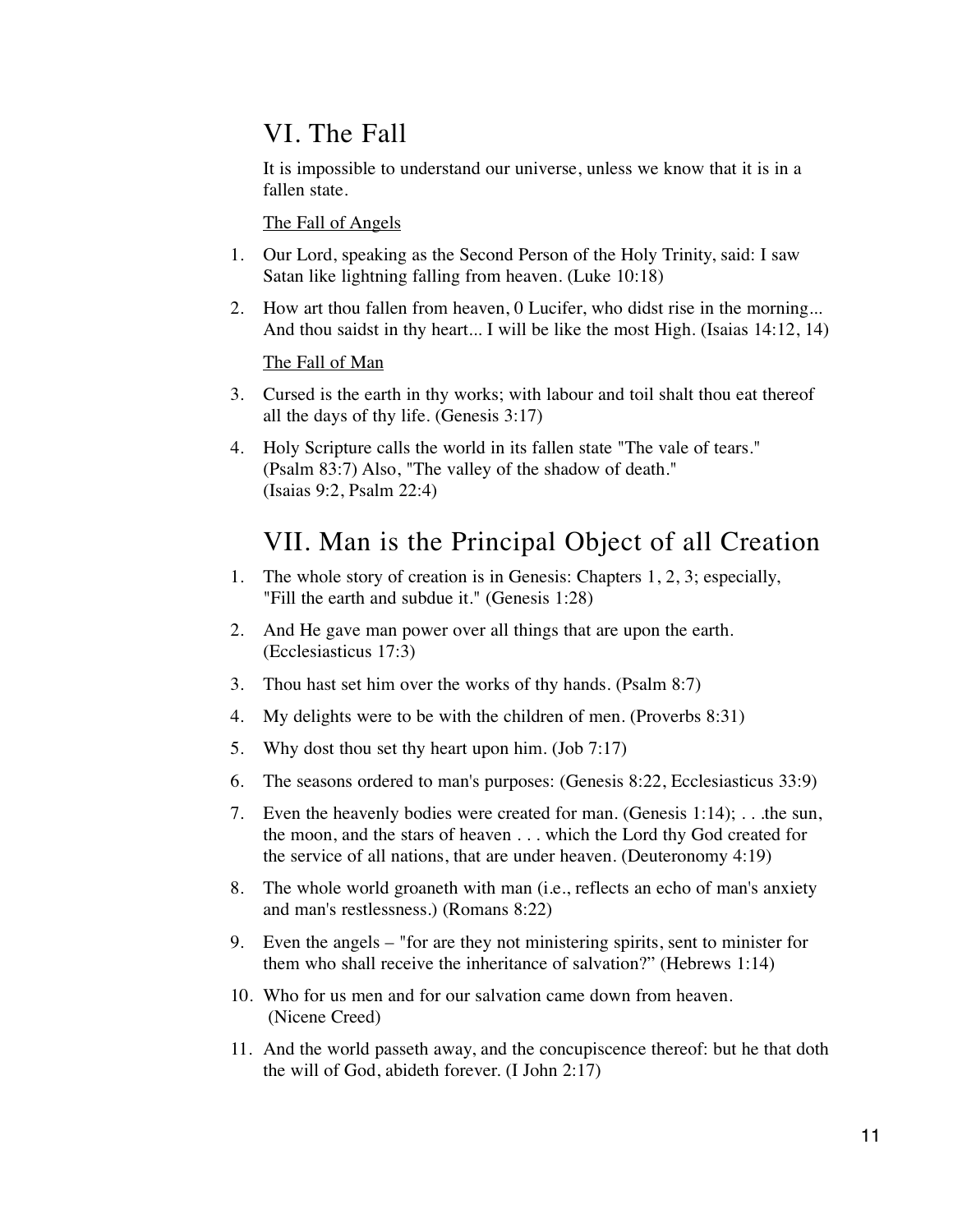## VIII. The Incarnation is the Central Event of History

- 1. But when the fullness of time was come, God sent His Son, made of a woman. (Galatians 4:4)
- 2. In these days He hath spoken to us by His Son, whom He hath appointed heir of all things. (Hebrews 1:2)
- 3. For in Him were all things created in Heaven and earth, visible and invisible. (Colossians 1:16)
- 4. The beginning of the creation of God. (Principium creaturae Dei. Apocalypse 3:14)
- 5. The Alpha and the Omega. (Apocalypse 22:13)
- 6. And he hath subjected all things under His feet. (Ephesians 1:22)
- 7. The mystery which was kept secret from eternity. (Romans 16:25)

## IX. God's Providence and His Government of the Universe

- 1. But the very hairs of your head are numbered. (Matthew 10:30)
- 2. Chance is a reality to man (Ecce. 9:11); but there is no chance before God, for "Lots are cast into the lap, but they are disposed of by the Lord." (Proverbs 16:33)
- 3. Say not before the angel: there is no providence; lest God be angry at thy words. (Ecclesiastes 5:5)
- 4. Lord, Lord, Almighty King, for all things are in thy power, and there is none that can resist thy will, if thou determine to save Israel. (Esther 13:9)
- 5. Who had numbered the sand of the sea? (Ecclesiasticus 1:2)
- 6. God condemns the philosophy of deism. ( see Job 22:14)

## X. Order and Purpose

- 1. And to enlighten all men, that they may see what is the dispensation of the mystery which hath been hidden from eternity in God, who created all things . . . according to the eternal purpose, which He made in Christ Jesus our Lord. (Ephesians 3:9-11)
- 2. Thou hast ordered all things in measure, and number, and weight. (Wisdom 11:12)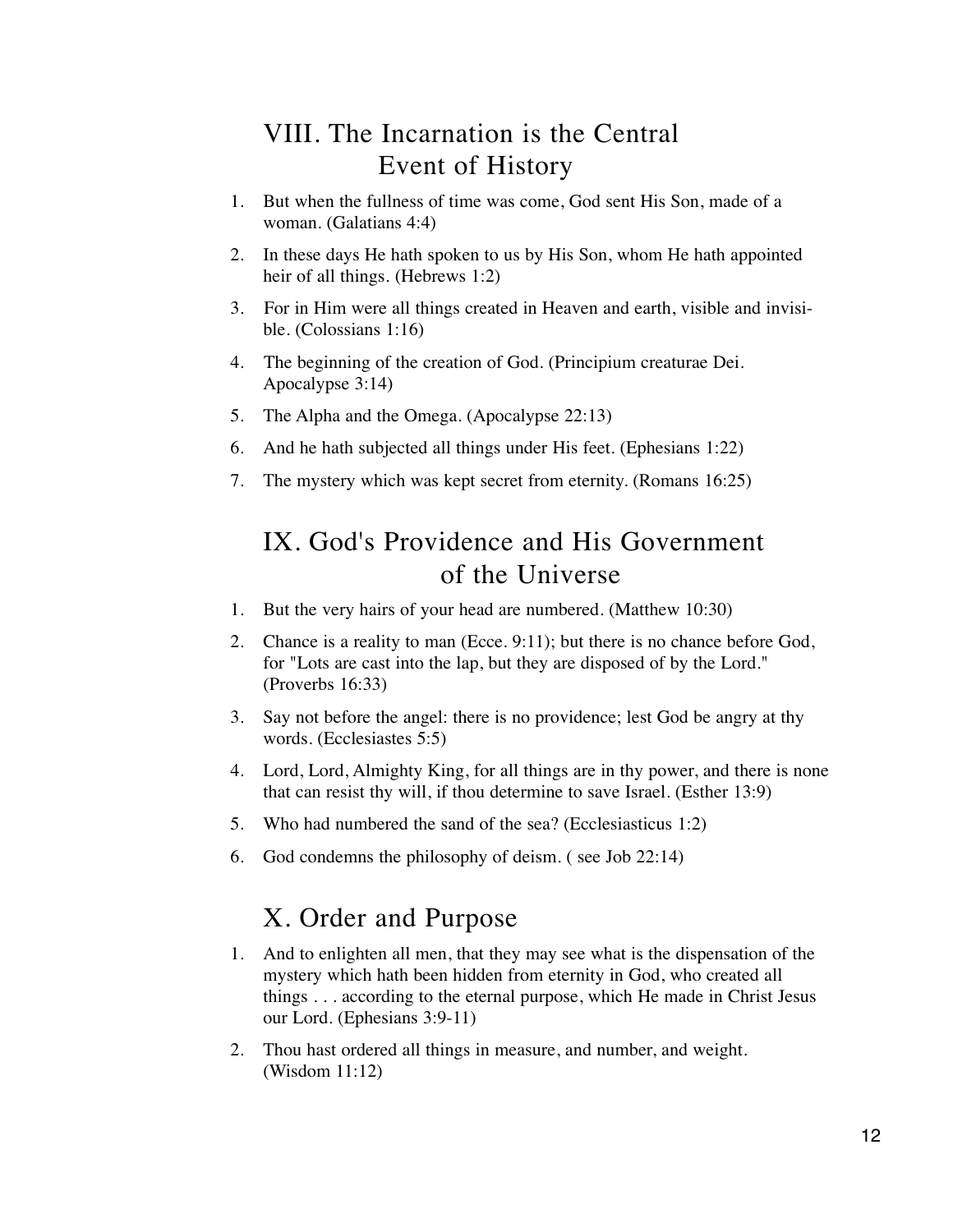- 3. And we know that to them that love God, all things work together unto the good, to such as, according to His purpose, are called to be saints. (Romans 8:28)
- 4. That He might make known unto us the mystery of His will, according to His good pleasure, which He hath purposed in Him, in the dispensation of the fullness of times, to re-establish all things in Christ, that are in heaven and on earth in Him. (Ephesians 1:9-10)

## XI. The Universe: One and Finite

- 1. For I reckon that the sufferings of this time are not worthy to be compared with the glory to come, that shall be revealed in us. For the expectation of the creature waiteth for the revelation of the sons of God. (Romans 8:18, 19)
- 2. And we know that to them that love God, all things work together unto good, to such as, according to his purpose are called to be saints. (Romans 8:28)
- 3. She (wisdom) reacheth from end to end mightily and ordereth all things sweetly. (Wisdom 8:1)

## XII. Miracles and the Economy of Salvation

- 1. Who is he that he commandeth both the winds and the sea, and they obey him? (Luke 8:25)
- 2. Who alone doth great wonders: for his mercy endureth for ever. (Psalm 135:4)
- 3. Renew thy signs and work new miracles. (Ecclesiasticus 36:6) That they may know thee as we also have known thee, that there is no God beside thee 0 Lord. (Ecclesiasticus 36:5)
- 4. This beginning of miracles did Jesus in Cana of Galilee; and manifested his glory, and his disciples believed in him. (John 2:11)

## XIII. Time and Eternity

- 1. We have not here an abiding city. (Hebrews 13:14)
- 2. For a thousand years in thy sight are as yesterday which is past. (Psalms 89:4)
- 3. For things that are seen are temporal, but the things that are not seen are eternal. (II Corinthians 4:18)
- 4. There are many things hidden from us that are greater than these: for we have seen but a few of his works. (Ecclesiasticus 43:36)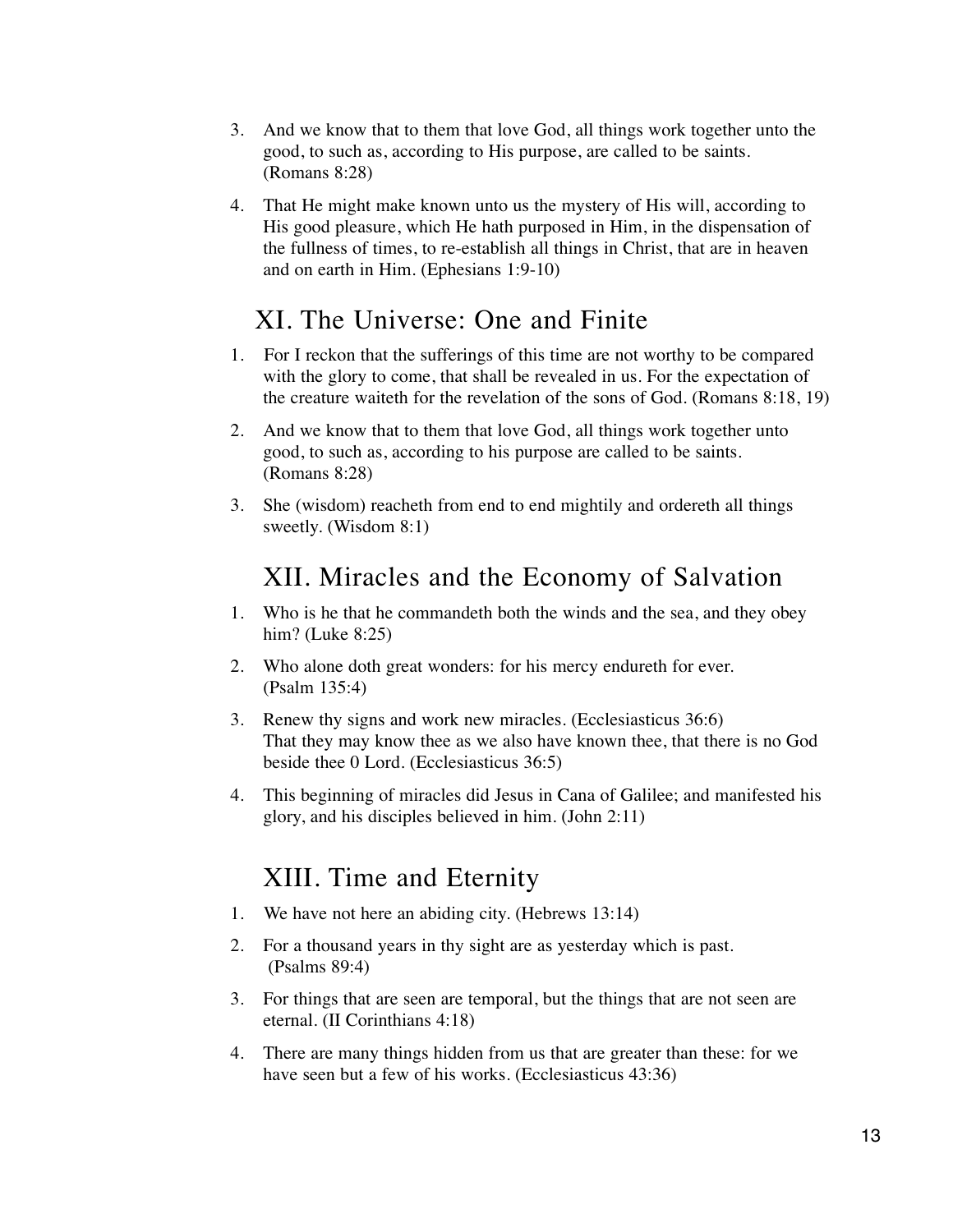- 5. Alas! Alas! that great city Babylon, that mighty city, for in one hour is thy judgment come. (Apocalypse 18:10)
- 6. Time is short. (I Corinthians 7:29)
- 7. The fashion of this world passeth away. (I Corinthians 7:31)
- 8. Till the day break and the shadows retire. (Canticle of Canticles 2:17)

#### XIV. Immortality, Resurrection, Glory

- 1. Now that the dead rise again, Moses also showed at the bush, when he called the Lord: the God of Abraham, the God of Isaac, and the God of Jacob; for he is not the God of the dead but of the living: for all live to him. (Luke 20:37, 38)
- 2. And the dust return to its earth, from whence it was, and the spirit return to God, who gave it. (Ecclesiastes 12:7)
- 3. And I saw a new heaven and a new earth. (Apocalypse 21:1)
- 4. For I know that my redeemer liveth, and in the last day I shall rise out of the earth. (Job 19:25)
- 5. I have learned that all the works which God hath made continue forever. (Ecclesiastes 3:14)
- 6. Behold I make all things new. (Apocalypse 21:5)
- 7. In the beginning, 0 Lord thou foundest the earth: and the heavens are the works of thy hands. They shall perish but thou remainest: and all of them shall grow old like a garment: and as a vesture, thou shalt change them, and they shall be changed. But thou art always the selfsame, and thy years shall not fail. The children of thy servants shall continue: and their seed shall be directed for ever. (Psalm 101:26-29)
- 8. The just shall shine, and shall run to and fro like sparks among the reeds. (Wisdom 3:7)
- 9. And then shall the just shine as the sun in the kingdom of their Father. (Matthew 13:43)
- 10. . . . concerning the hope and resurrection of the dead I am called in question. (Acts 23:6). Faith in the omnipotence of God spells the difference between the hope of the resurrection and the dispair of nihilism.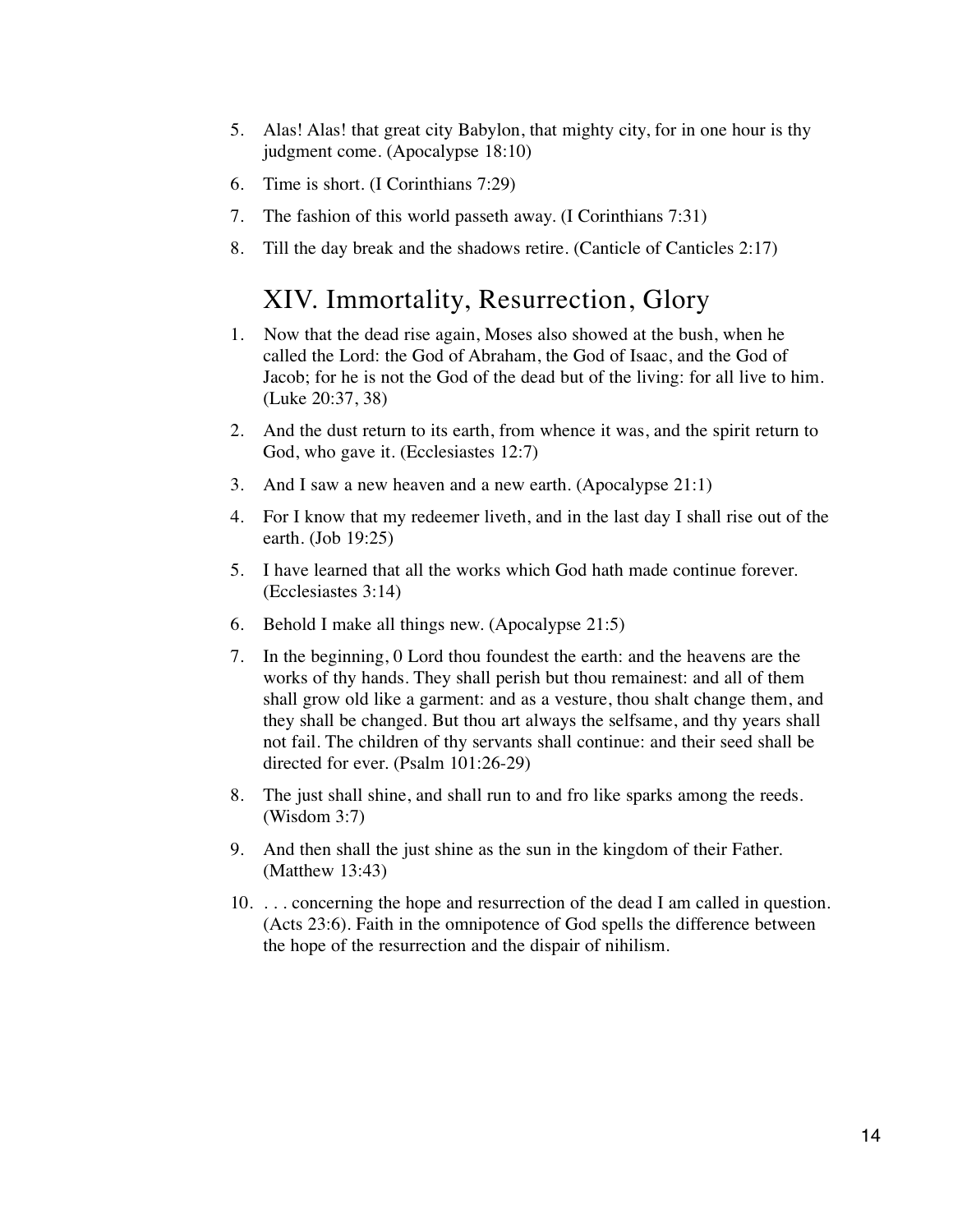## XV. Our Lady the Crown of Creation

- 1. All generations shall call me blessed (Luke 1:48). All the generations of the faithful greet her as the Second Eve -- the Mother of all those born to life of grace as Eve is of all those born to the life of nature. (Genesis 3:20)
- 2. I shall put enmities between thee and the woman, and thy seed and her seed: She shall crush thy head, and thou shalt lie in wait for her heel. (Genesis 3:15). She is the prophesied issue of all history.
- 3. Hail, full of grace (Luke 1:28). The angel brought her the greeting from heaven.
- 4. It is not hard to guess the enigmatic hint in Heb. 1:5; for who of the angels could ever say to God: "Thou art my Son, this day have I begotten thee." (Psalm 2:7)
- 5. The Church applies to her:
	- a. The Queen stood on thy right hand. (Psalm 44:10, and the rest of Psalm 44),
	- b. The Lord possessed me in the beginning of his ways. (Proverbs 8:1, and the rest of Proverbs 8),
	- c. Thou art all fair, 0 my love, and there is no a spot in thee. (Canticle of Canticles 4:7, and many other references in the Canticle of Canticles),
	- d. I am the mother of fair love, and of fear, and of knowledge, and of holy hope. (Ecclesiasticus 24:24)
- 6. They found the child with Mary his mother. (Matthew 2:11)
- 7. See ye that I have not laboured for myself only, but for all that seek out the truth. (Ecclesiasticus 24:47)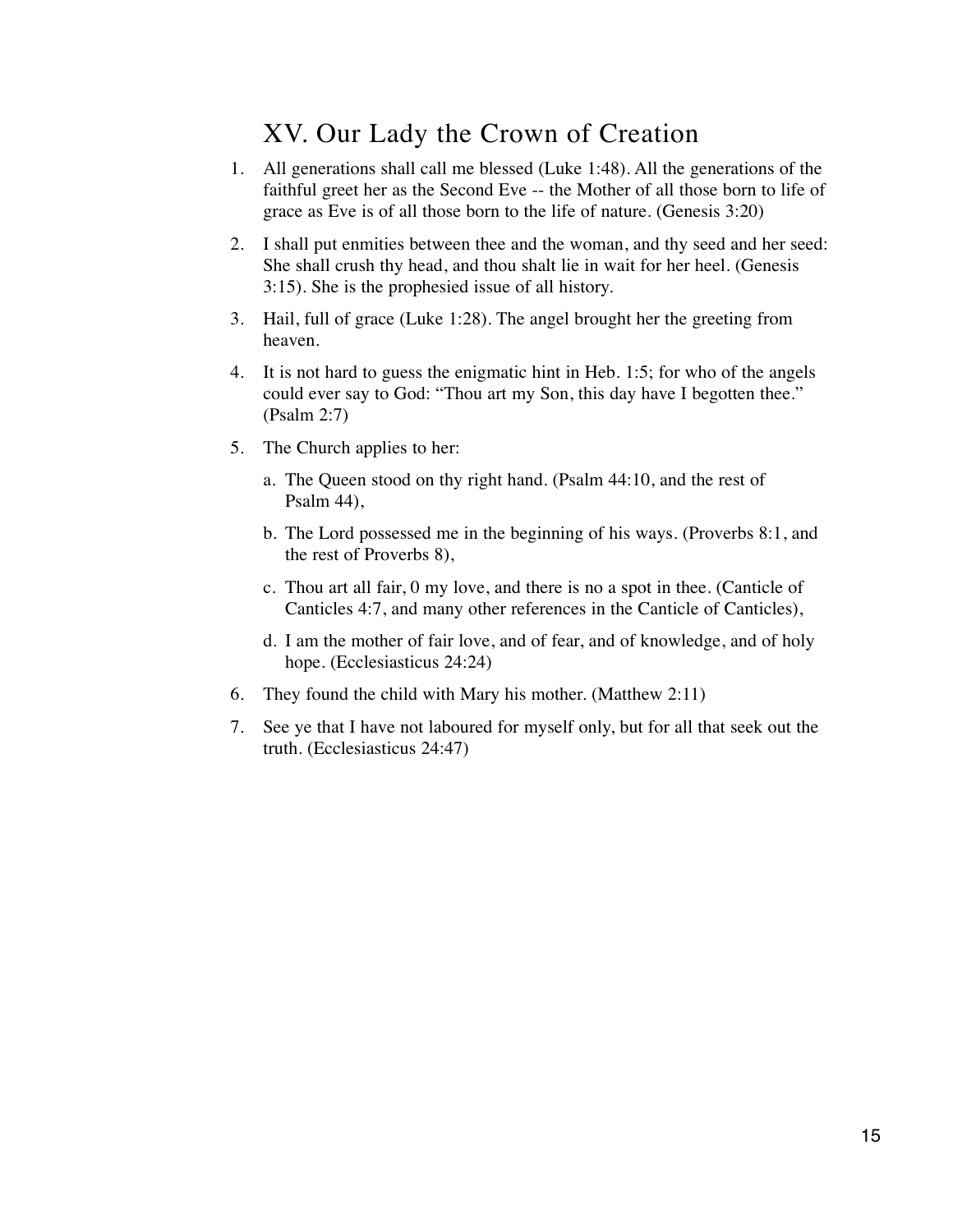# C. Conclusions Arrived at in the Different Courses of Philosophy

#### I. Thought

- 1. All men by nature desire to know. (Aristotle)
- 2. Truth is conformity of our mind to reality, or of our mind to the mind of God.
- 3. All human activity begins with thought.
- 4. Only truth is constructive thought; all error is subversive or at least sterile.
- 5. Truth in the natural order prepares the mind for the supernatural truth.
- 6. All that makes man good, noble, happy, depends on his thought. We possess by nature truth seeking powers, but there is also in us a tendency to go after falsehood.
- 7. "0 ye sons of men, how long will you be dull of heart?" (Psalm 4:3)
- 8. All change, for better or for worse, must begin with a change in the way people think. Those who say: "I do not care how a man thinks, it is what he does that makes the difference" are guilty of a great fundamental error. Nothing makes more ultimate difference in what a man does than how he thinks.
- 9. In the final analysis, a man's life is a success or a failure depending on the acts of his mind. Two men could be equally handsome, equally pleasant, and, at least on the outside, equally virtuous; and yet one of the two could be wise while the other is a fool. The difference: what each of them affirms or denies in his mind as the truth about life and reality.
- 10. Wisdom is the perfection of knowledge about the most important truths accompanied with an inclination of the entire human nature to live and act accordingly. Considered absolutely, wisdom is the highest ideal for human life, and as such, is impossible of full achievement on this earth. But while remaining an ideal, it does establish a direction and a scale of values: we can usually tell when knowledge is more or less perfect, well or ill ordered, concerned with what is truly important or failing to put first things first.
- 11. Wisdom implies a mind in conformity with reality, as it truly is, not merely as it appears. Therefore a basic attribute of wisdom is profundity, and most people miss it by way of being superficial.
- 12. There is a superficial outlook on reality which reduces it to what appears to the senses, to a mere process in space and time, which therefore denies or ignores the invisible realities (substance, God, the soul, etc.), denies immortality, denies the moral order, denies a purposive and personal providence ruling the universe. Many people are caught in this superficiality; but even more people, while not holding explicitly its principles, still conduct their lives as if they do. 16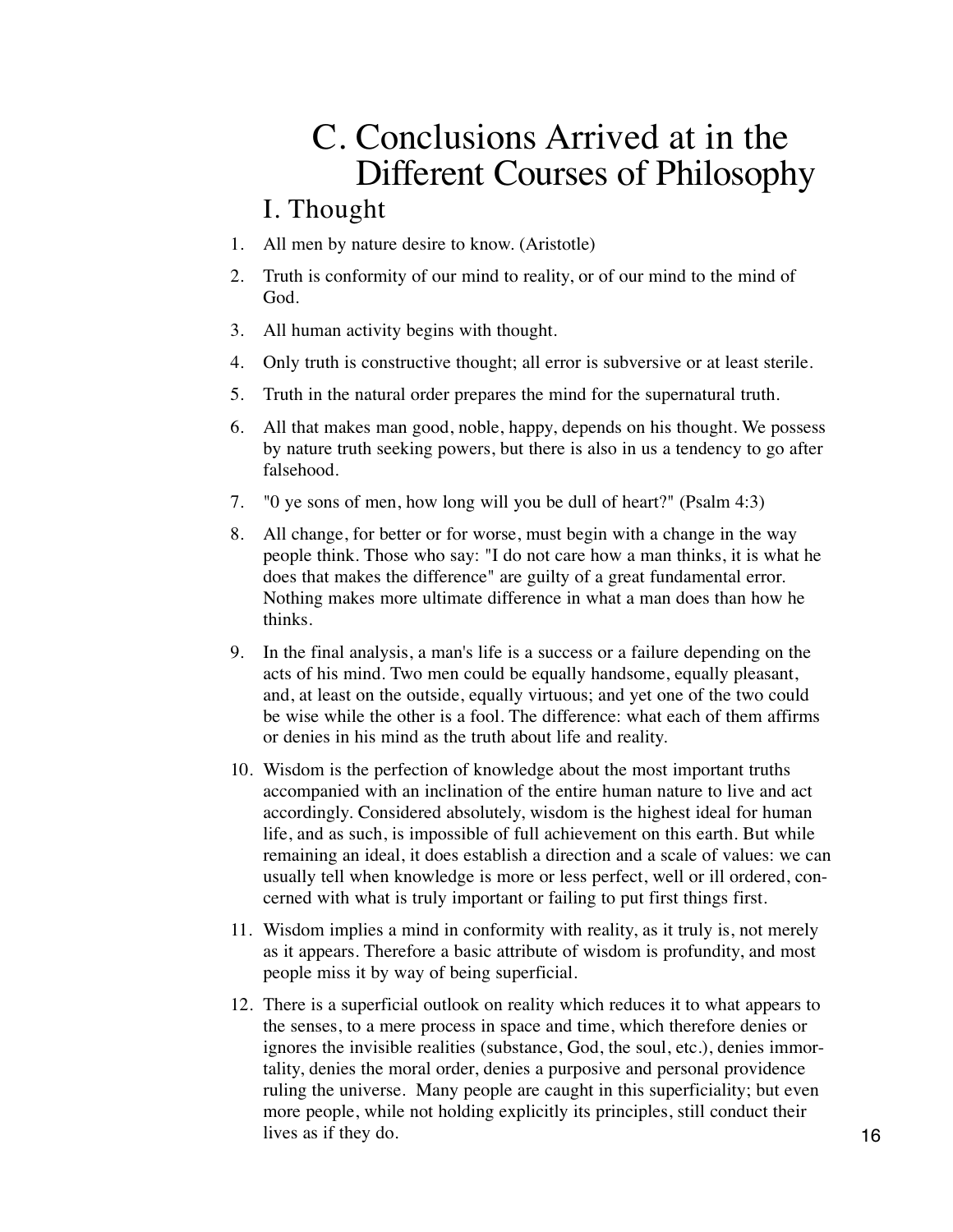- 13. "A supernatural soul does not deal with secondary causes." (Bl. Elizabeth of the Trinity)
- 14. "Felicity is the activity of man's most perfect power." (Aristotle)
- 15. "You shall know the truth, and the truth shall make you free." (John 8:32)

#### II. Nature

- 1. Nature is the essence of a thing considered as the principle of its actions and passions; i.e. of what it can do or suffer.
- 2. All our knowledge begins with the sensible universe; i.e. the reality manifest to our senses. In this world given to us through the senses, our mind (or intellect) perceives the objective and valid concepts of substance and cause.
- 3. This sensible universe is characterized by change; and thus our first problem consists in an examination of the nature of a changing object (ens mobile). The study of a changing object is the philosophic science of cosmology.
- 4. Ens mobile (a being subject to change) is the philosophic name we give the visible universe and everything in it. And so the earth is a changing object, so is a star, a tree, a dog, or a grain of sand, as well as the entire universe taken as one thing.
- 5. Many experimental sciences deal with the world of change; notably, physics, chemistry, astronomy, biology, geology, etc. These sciences begin, on the whole, with concrete facts universally admitted and open to verification by all, and also on the whole, these sciences reach conclusions that are verifiable and sometimes useful. Yet the visible universe is meant to teach us truths of an order prior to the peculiar methods and interest of the experimental sciences. No experimental science, not even all the experimental sciences put together, can adequately replace the philosophic science of cosmology. In cosmology the visible universe reveals to the mind its attributes (i.e., the attributes of a changing object), its purpose, and its order. It also leads to the knowledge that a world of change could not be the only primary reality.
- 6. A changing object manifests a duality of act and potency somehow united in one being. The aspect of act is that by which the changing object is something actually now, the aspect of potency is that by which the same being could become something else. An acorn is an acorn in act but a tree in potency, and a grain of dust is in potency part of a living thing like a tree. Every changing object is a composite of act and potency. In the case of a changing object that is also visible, act can be called form, and potency can be called matter. The objects of the visible universe are composites of form and matter. The visible universe is a material thing. A material thing cannot be the only reality, nor the primary reality.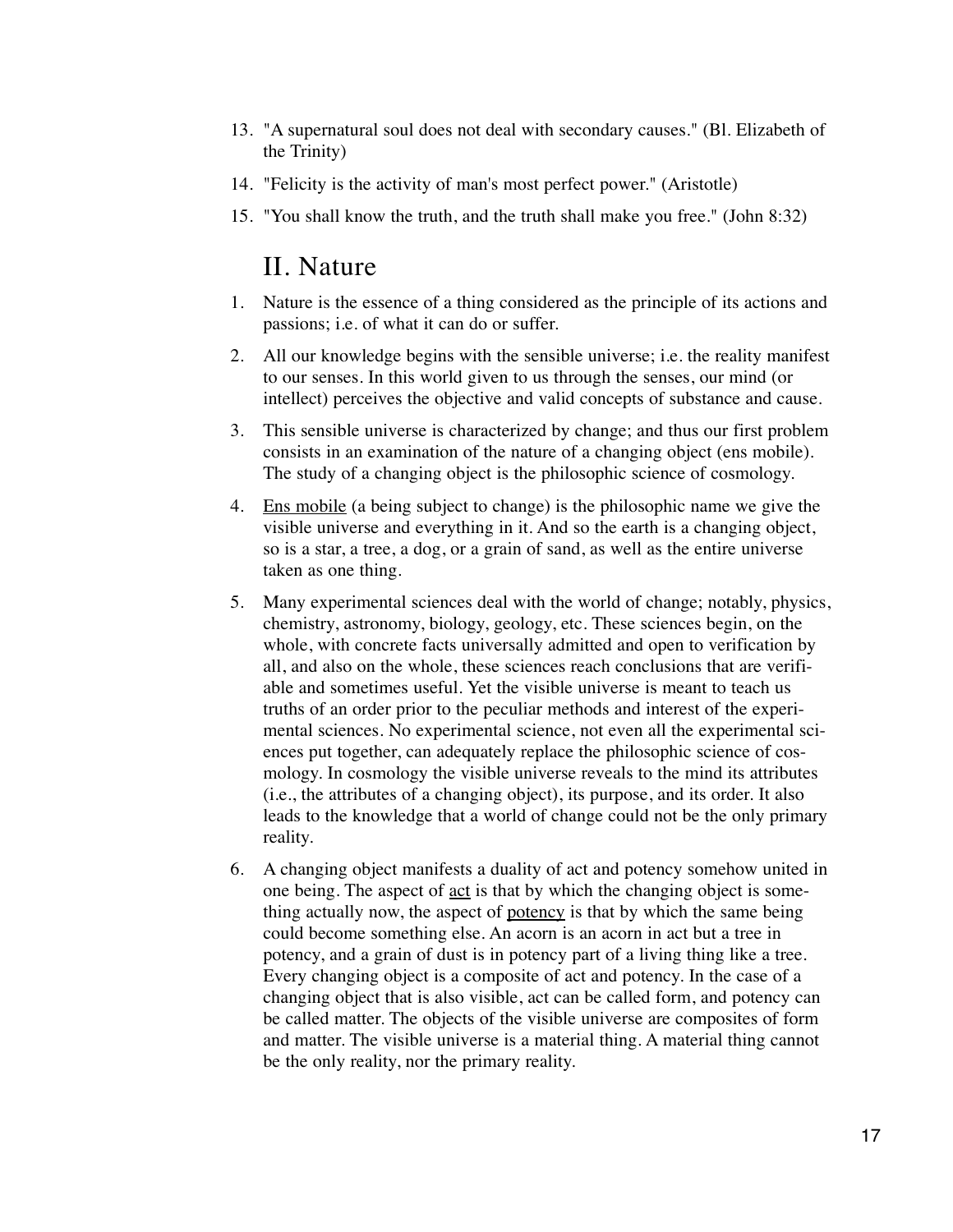- 7. Every material object has a nature which determines that object to act (or suffer the action of other things) in a determinate and purposive way. It is because of that nature that the object is knowable and recognizable. All the so-called Laws of Nature as are studied in physics, chemistry, and biology, are reducible to the innate purposive tendencies of such concrete individual natures. What justifies the concept of Nature (in the universal singular sense) is the fact that the millions of individual little natures function within the scheme of one, universal, purposive harmony.
- 8. Every material object is either one natural substance or is made up of many natural substances. Every material substance is a composite of prime matter and substantial form, and is subject to substantial change.
- 9. The sensible universe teaches all men clearly that there must be an immaterial world of realities on which the material world depends.
- 10. The material universe manifests order and purpose, and therefore argues for an Intelligence creative of these values.
- 11. The two concepts of "creation" and "omnipotence" come from revelation, but a philosophically trained mind can draw all the conclusions they imply.
- 12. The material universe is not one substance but a plurality of substances, yet it manifests a certain unity of purpose and concerted action.
- 13. The material universe manifests the reality of life and the difference between living and non-living things.
- 14. Natura non deficit in necessariis. (Nature does not fail in what is necessary.)
- 15. Natura est ratio artis divinae, inditae rebus; qua moventur ad suos fines. (Nature is the effect of divine art, implanted in things by which they are moved to their end. – Saint Thomas Aquinas)

#### III. Life

- 1. Life is the power of immanent action. The very definition of life implies purpose and order. A being capable of immanent action is a being that works for itself. A being capable merely of transient action is as such servile, working for the good of another.
- 2. From the faintest echo of life in a blade of grass to the fullness of life in the Godhead, there is a graduated scale of perfection and a hierarchy of beings and of values.
- 3. One living thing, one blade of grass, in a world of inanimate natures, is a queen served by everything else.
- 4. The different grades of life vegetative, animal, human, angelic, divine represent different intensities of immanent activity.
- 5. The greatest nature in the visible universe is human nature. All other natures, and the universe as a whole, are for man.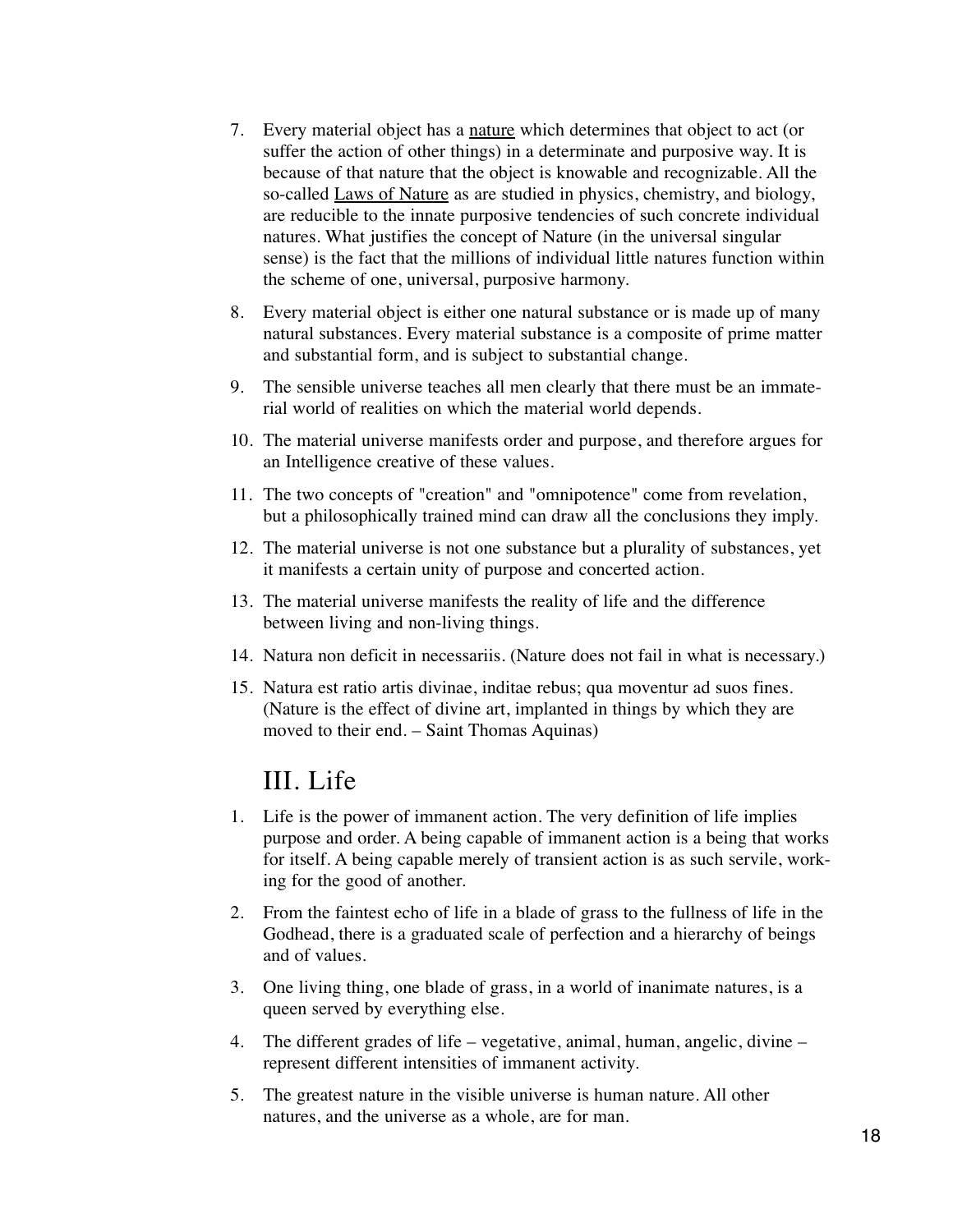- 6. The whole universe and all history revolve around one central event: the Incarnation.
- 7. In all the visible universe nothing is personal and immortal except man.
- 8. In man, the material and the spiritual meet in one nature.
- 9. The only substantial form that can exist completely independently out of matter is the human soul.
- 10. He that liveth forever created all things together. (Ecclus. 18:1) God created the whole universe all at once as one project; but He continues to create human souls at their conception, cooperating with the natural process of generation.
- 11. Only by believing in the omnipotence of God can we believe truly in creation, in the singular providence of God, in the moral order, and in the resurrection of the body and life everlasting.
- 12. Every object in the universe, by an implanted tendency, works towards an end of its own, and thus it plays its part in the large concert of the universe.
- 13. Man alone in the visible universe plays his part freely and with knowledge of the end. So while all material substances must obey the will of God by necessity, man alone can disobey.
- 14. The end for man who obeys and who cooperates with grace is the attainment of the highest perfection of life, the attainment of life eternal.

I am come that they may have life, and may have it more abundantly. (John 10:10)

15. If liberty consisted in the power of giving oneself to good or evil, man would be freer than God. (Father Grou)

Life is God's gift, and it must seek truth, beauty and goodness.

I am the way, and the truth, and the life. (Ego sum via at veritas et vita. (John 14:6)

And you shall know the truth, and the truth shall make you free. (John 8:32)

## IV. Happiness

- 1. All men, in all they do, seek after happiness. All men, in all they do, should seek after their true happiness, i.e., the end for which they were created.
- 2. Perfect happiness cannot be attained in this life. But virtue, which is the way to happiness, can be thus attained.
- 3. There is an inchoate happiness in the attainment of a virtuous life.
- 4. Only those who possess the truth and who cooperate with God's purpose for them can be as happy as it is possible in this life.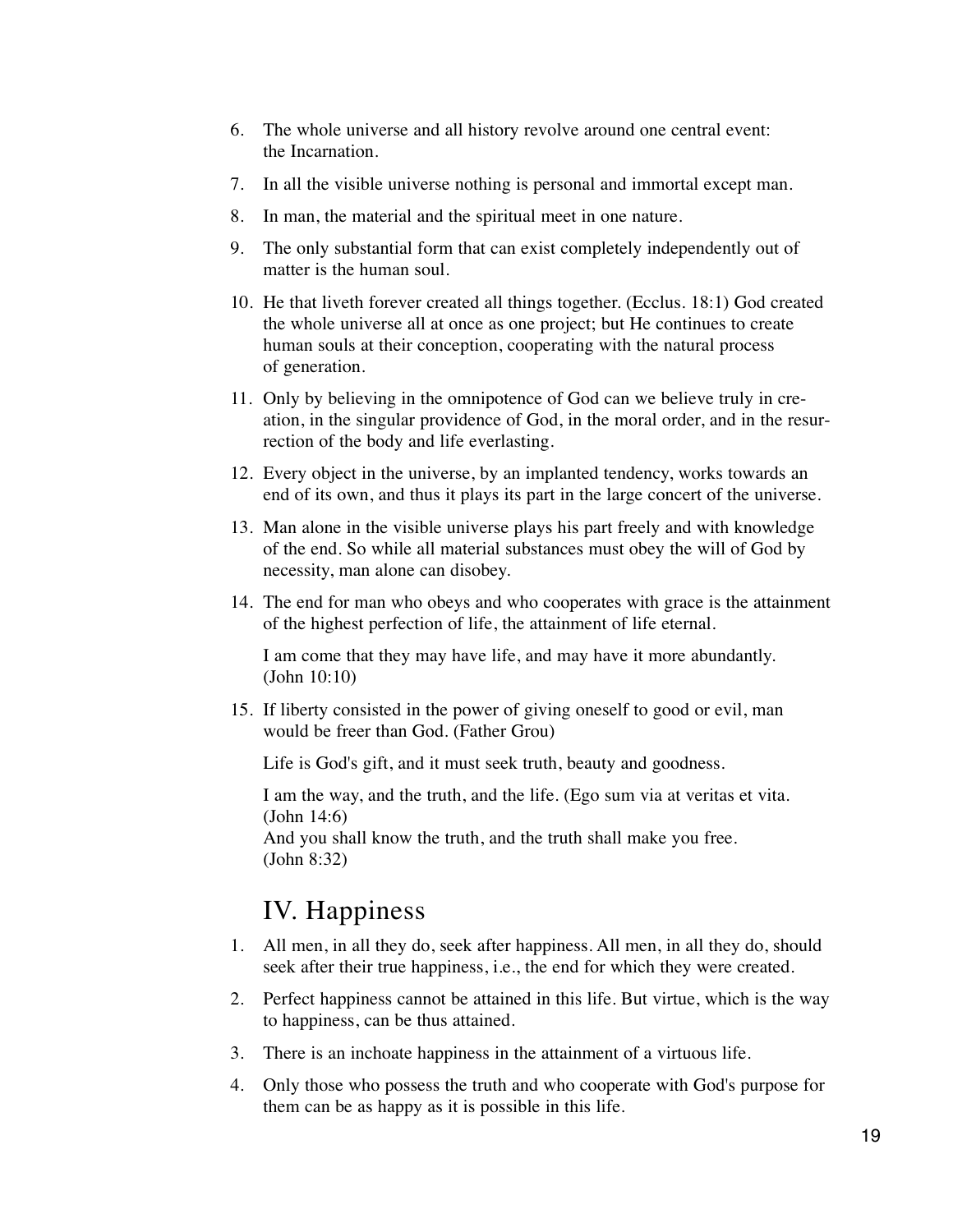- 5. Ultimate happiness consists in the secure possession of all truth and the love of all goodness. It is becoming, to the greatest degree possible, one with the Divine Nature.
- 6. All the means to the ultimate end have an aspect of finality by which they reflect the truth, beauty, and goodness of the final end. There are no pure means in existence.
- 7. Ethics is a department of practical philosophy which treats of human acts in relation to their ends and ultimately to the one final end.
- 8. A human act is an act which proceeds from the deliberate free will of man, guided by knowledge. Examples: My writing these notes, saying the Rosary etc.
- 9. The final end is that which gives perfect happiness, and leaves no place for further desires.
- 10. Felicity is the activity of man's most perfect power. (Aristotle) But the activity of man's highest power (the intellect) presupposes the wholesome and proper functioning of all his powers.
- 11. The contemplative experience consists in the enthusiastic, loving, and ecstatic appreciation of the goodness of God in Himself, and as reflected in nature, or as represented in art.
- 12. The contemplative experience is our best clue to happiness in time (imperfect happiness), and in eternity (perfect happiness, beatitude, life eternal).
- 13. Contemplation is promised to us as the goal of all activity. (Saint Augustine)

All human occupations are brought into the service of those who contemplate the truth. (Saint Thomas Aquinas)

- 14. Eternity is the simultaneously whole and perfect possession of interminable life. Life eternal is Our Lord's name for salvation (the Supreme Good, the Ultimate End).
- 15. Order is the proper disposition of means to the end. Peace is the tranquillity of order.

#### V. Personal Ethics

- 1. The fear of God is the beginning of wisdom; the knowledge and love of God is the end. (Ps. 110:10; Prov. l:7; Prov. 9:10; Eccu. 1:16)
- 2. Time is short, eternity long; we shall live forever.
- 3. We have one life to live, one purpose for our existence. Every act we perform casts a long shadow, even to eternity.
- 4. Every moment of life is an opportunity which can pass and be lost forever.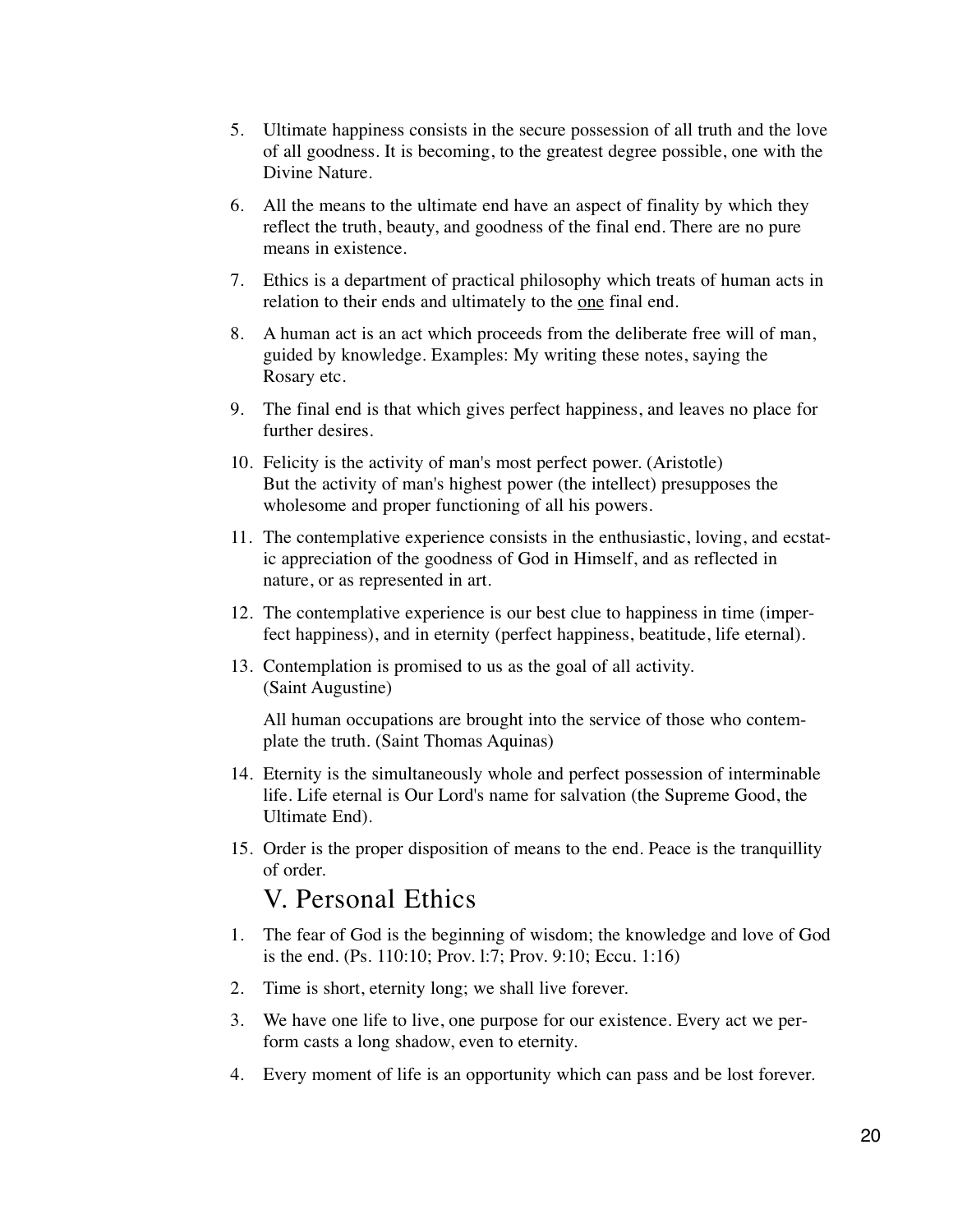- 5. Every human act is a step towards, or a step away from, salvation. The first step towards salvation is an act of Faith -- the first act of supernatural life, and therefore, is contained also in every other meritorious act.
- 6. My highest duty is identical with my deepest desire and with my most precious right – the duty to save my soul.
- 7. We can actually enter the very life of God if we cooperate with grace! Even this cooperation is itself a grace, and we must pray for it and for perseverance in it.
- 8. Happy are we if we find in our hearts holy desires, if we have appreciation for the things of God. We should thank God if we do, and pray for more of the same.
- 9. Hic est voluntas Dei, sanctificatio vestra. (For this is the will of God, your sanctification. (I Thess. 4:3)
- 10. Only those who are trying to be saints conform to the will of God. It is the universal vocation, and therefore must apply to every state of life.
- 11. It is part of wisdom and of virtue (especially humility) to know that we inherited a rebellious nature that must be restrained and disciplined. Hence the need for great vigilance.
- 12. Virtue must be hedged and guarded. Qui dissipat sepem mordebit eum coluber. (He that breaketh a hedge, a serpent shall bite him. Ecce. 10:8) Among the hedges of virtue are modesty, prayer, and holy companionship.
- 13. The singular providence of God. God has a general providence for the universe as a whole. To realize that is the sumit of philosophy. But apart from His providence for all men, for nations, and for families, He has a singular providence for me alone, regardless of all others. To realize that is the beginning of devotion.
- 14. Devotion is the chief act of the virtue of religion (and therefore also of justice) by which we give ourselves readily to the things that pertain to the service of God.
- 15. And we know that to them that love God, all things work together unto good, to such as, according to his purpose, are called to be saints. (Romans 8:28)

#### VI. Familial Ethics

- 1. Society is a stable moral union of a plurality of persons for the purpose of achieving common ends by the use of common means.
- 2. The human family is the most natural and the most necessary of all societies.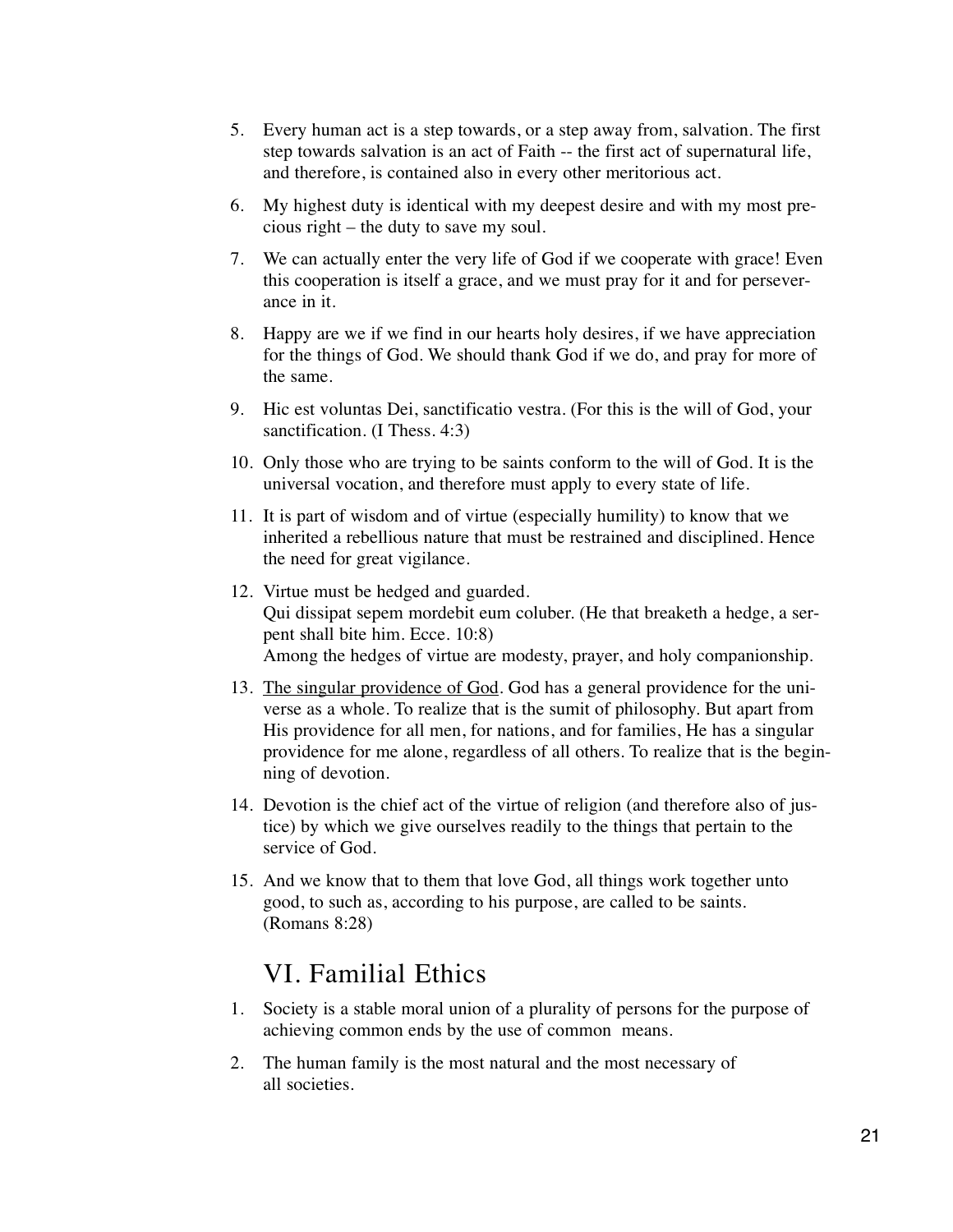- 3. Every human achievement has an aspect of knowledge (scientia), an aspect of art (ars), and an aspect of morality (moralitas). The family, being a human achievement, involves a science, an art, and a set of moral principles.
- 4. The moral principles, or ethical rules, governing the family, are contained in the eternal law, and are also embodied in the very nature of man.
- 5. All authority is from God. So is the authority of the parents with respect to the children, of the old with respect to the young, and of the father with respect to the whole family.
- 6. The purpose of the family is the communication of life, the protection of life, and the cultivation of perfection. It requires the loving cooperation of all involved.
- 7. The basis of the family, the bond of its unity, is love, natural and supernatural, between man and woman, between parents and children, and between brothers and sisters.
- 8. The common good for the familial society is most intimately connected with the individual good of each member of the family. The happiness of one is the happiness of all. As family, the members share all things in common.
- 9. The family is the little church, the little school, the little government. All these and other institutions, human and divine, are to serve and supplement the function of the family, but not to replace it or to usurp its rights and duties.
- 10. What can be done in and by the family should rest with it. The principle of subsidiarity applies here. What the proximate authority can do should not be relinquished to the remote one.
- 11. Economy is the art of making the best use of all available means for a community of happiness.
- 12. In the Catholic Church we know two kinds of family: One majors in the propagation of natural life (the secular family); and the other majors in the propagation of supernatural life (the religious family). Both involve that peculiar quality of appreciation and adventure we call romance. God gave us one exemplar for both – The Holy Family.
- 13. Like everything of great value, the home should be protected with hedges. Satan, the hater of life, constantly assaults homes with the poisons of infidelity, impurity, and insubordination.
- 14. The family, the home, provides a constant opportunity for practicing the works of mercy, corporal as well as spiritual. It is the nursery of all the virtues, especially Faith, Hope, and Charity.
- 15. The proper virtues of familial society are: fidelity, charity, obedience, mutual help and mutual respect.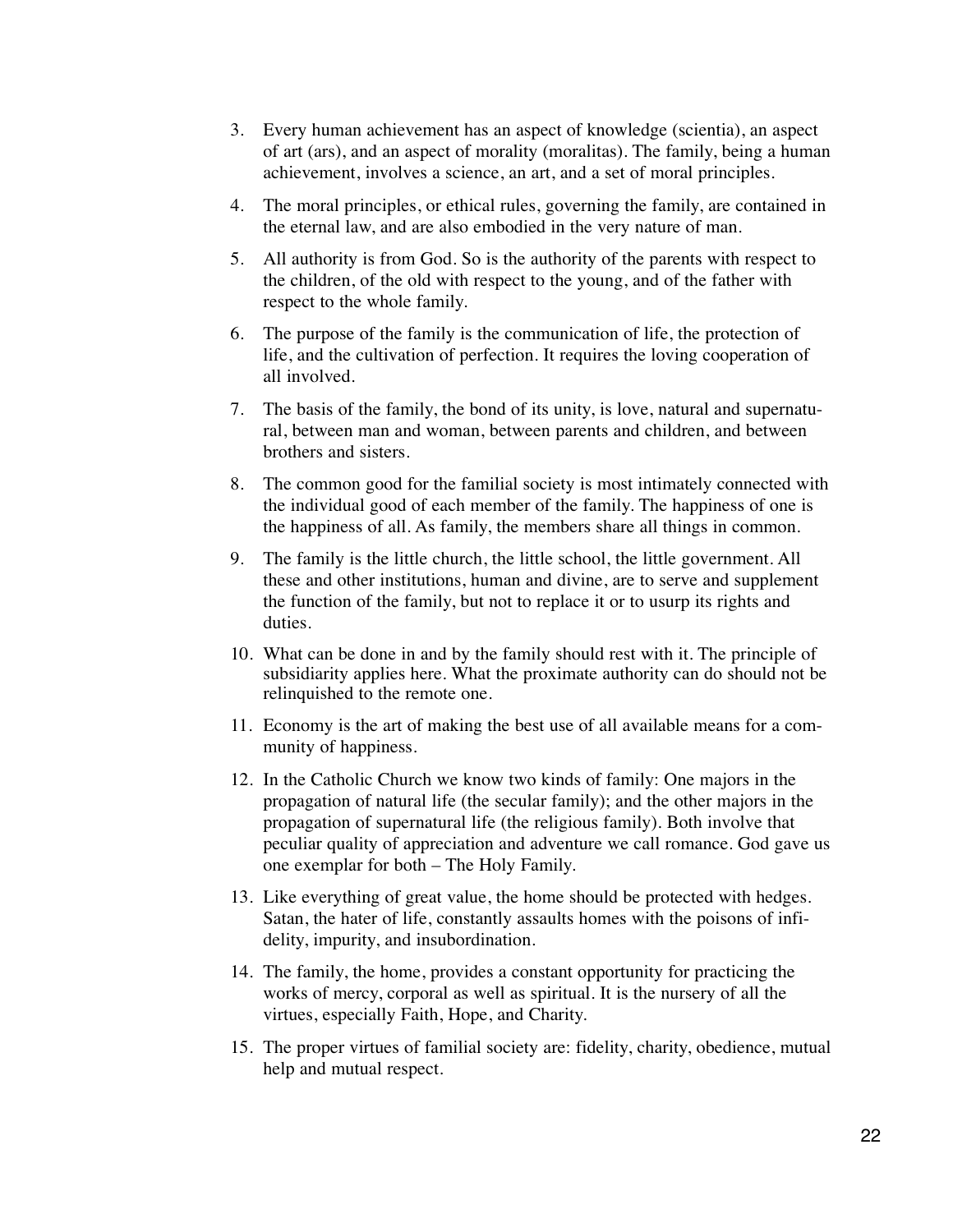## VII. Political Ethics

- 1. Just as man by nature must belong to a family, so he must also belong to a political society, namely, the state. We have no choice about it; we actually find ourselves belonging simultaneously to a political as well as a familial society.
- 2. While the family is essentially a community of love whose members have all things in common, the state is an order of justice whose members do not and should not have all things in common. With fellow citizens we share some common interests and should have some common loyalties; but above all, we need to have respect for each others' rights.
- 3. God intended the world to consist of different nations governed by rulers (kings, emperors, chiefs, presidents, etc.). Traditions, customs or constitutions determine the process by which these rulers are designated to care for the common good. But once so designated, God bestows upon them the authority to govern. Thou shouldst not have any power against me, unless it were given thee from above. (John19:11)
- 4. As a society, the state has the privilege to back its laws with coercion. This monopoly of the use of force is essential to the political order, and is also its danger. It is the door to tyranny.
- 5. All the laws of the state must seek the common good in the temporal order, the state being a natural and a temporal entity. The state itself has no immortal soul and no eternal destiny.
- 6. The common good aimed at by the state involves providing conditions and opportunities for prosperity (peace and order, security, national defense, protection against crime, construction of roads and bridges, administration of justice, etc.)
- 7. The principle of Subsidiarity: Functions that can be performed by the local and closer community (the town, the parish, the family) should not be taken over by the state.
- 8. All laws that are contrary to the eternal counsels of God have no authority.
- 9. Every power must do homage to the moral order. (Bishop Prohazska)
- 10. The state being in its essence an order of justice, when it becomes unjust "the very glue of the ship of state becomes unstuck."

"The very glue of the our ship of state seems to become unstuck." (Justice Harry Blackmun – the one who wrote the Supreme Court decision legalizing abortion!)